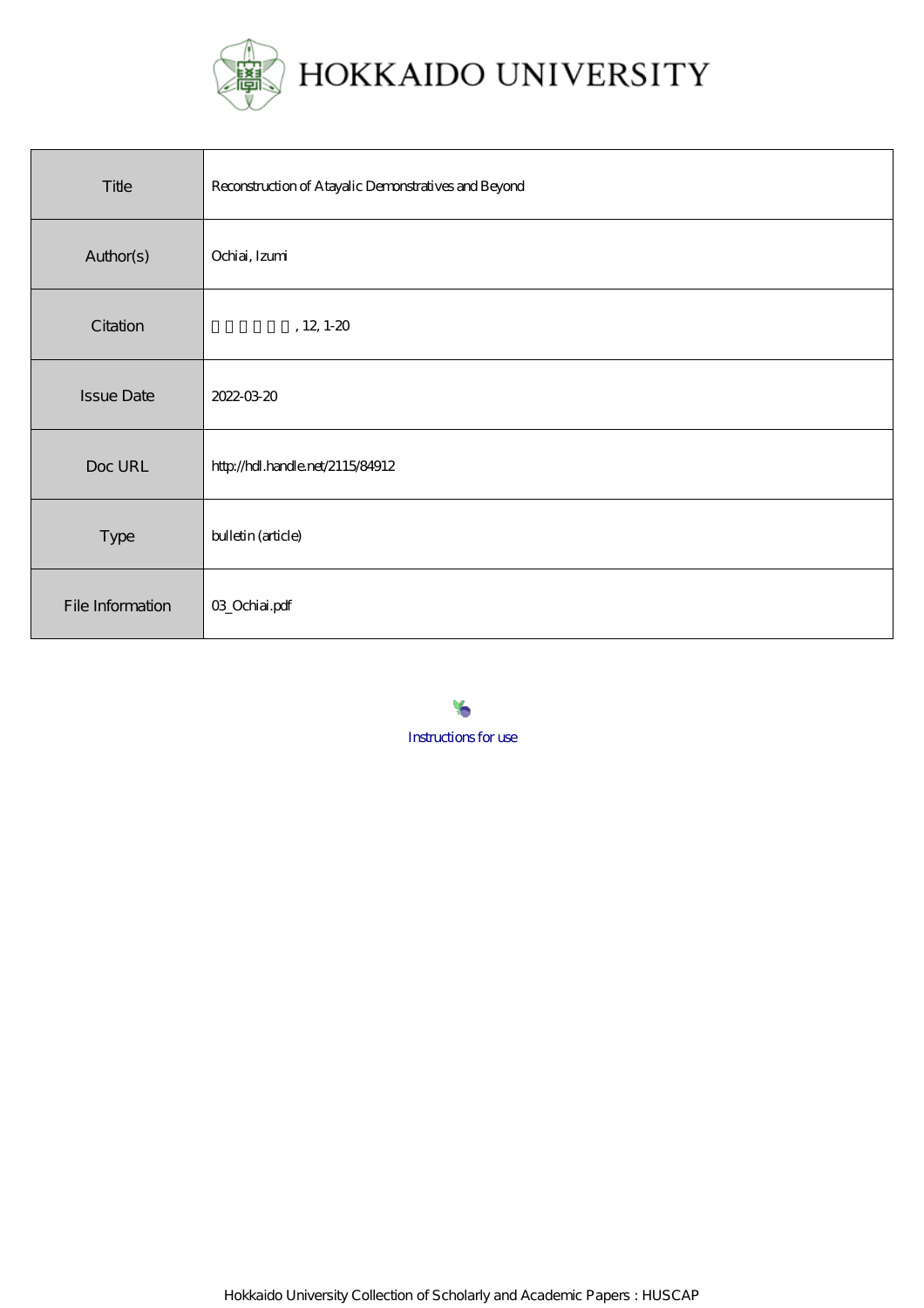# Reconstruction of Atayalic Demonstratives and Beyond\*

Izumi OCHIAI

(Obihiro University of Agriculture and Veterinary Medicine)

Keywords: Atayal, Seediq, demonstrative, third-person pronoun, yesterday

# **1. Background**

According to Blust (1999), there are ten first order branches diverging from Proto-Austronesian. Nine branches out of ten belong to the indigenous languages spoken in Taiwan, commonly referred to as the Formosan languages. These include Saisiyat, Pazih, Siraya, Papora, Babuza, Tsou, Saaroa, Kanakanabu, Amis, Rukai, Puyuma, Bunun, and Thao. The tenth branch is Malayo-Polynesian which includes all the non-Formosan languages. Yami, the language spoken on Orchid Island, belongs to the Malayo-Polynesian subgroup, even though the island geographically is part of Taiwan. One of these first order subgroups is Atayalic, including Atayal and Seediq (Blust 1999).

Fig. 1: First-order subgroups of Proto-Austronesian (based on Blust 1999: 45) Proto-Austronesian

 Atayalic subgroup (Atayal, Seediq) East Formosan subgroup (Basay, Kavalan, Amis, Siraya) Puyuma Paiwan Rukai Tsouic subgroup (Tsou, Saaroa, Kanakanabu) Bunun Western Plains subgroup (Thao, Taokas, Babuza, Papora, Hoanya) Northwest Formosan subgroup (Saisiyat, Pazih) Malayo-Polynesian subgroup

 This paper aims to reconsider and reconstruct the proximal and distal demonstratives in the Atayalic subgroup. In Proto-Atayalic, the proximal demonstrative is reconstructed by Li (1981: 294) as \*ni, whereas the distal demonstrative has not been reconstructed.

<sup>\*</sup> This paper is based on the author's presentation 'Approaching Proto-Austronesian demonstratives through Atayalic subgroup' given at 'The symposium on the diversity among field linguistics and field linguists,' hosted by Hokkaido University (Online), 22nd September 2020. The author appreciates comments from the participants. The author is also grateful to anonymous reviews for their feedbacks. The author is responsible for any errors in this paper.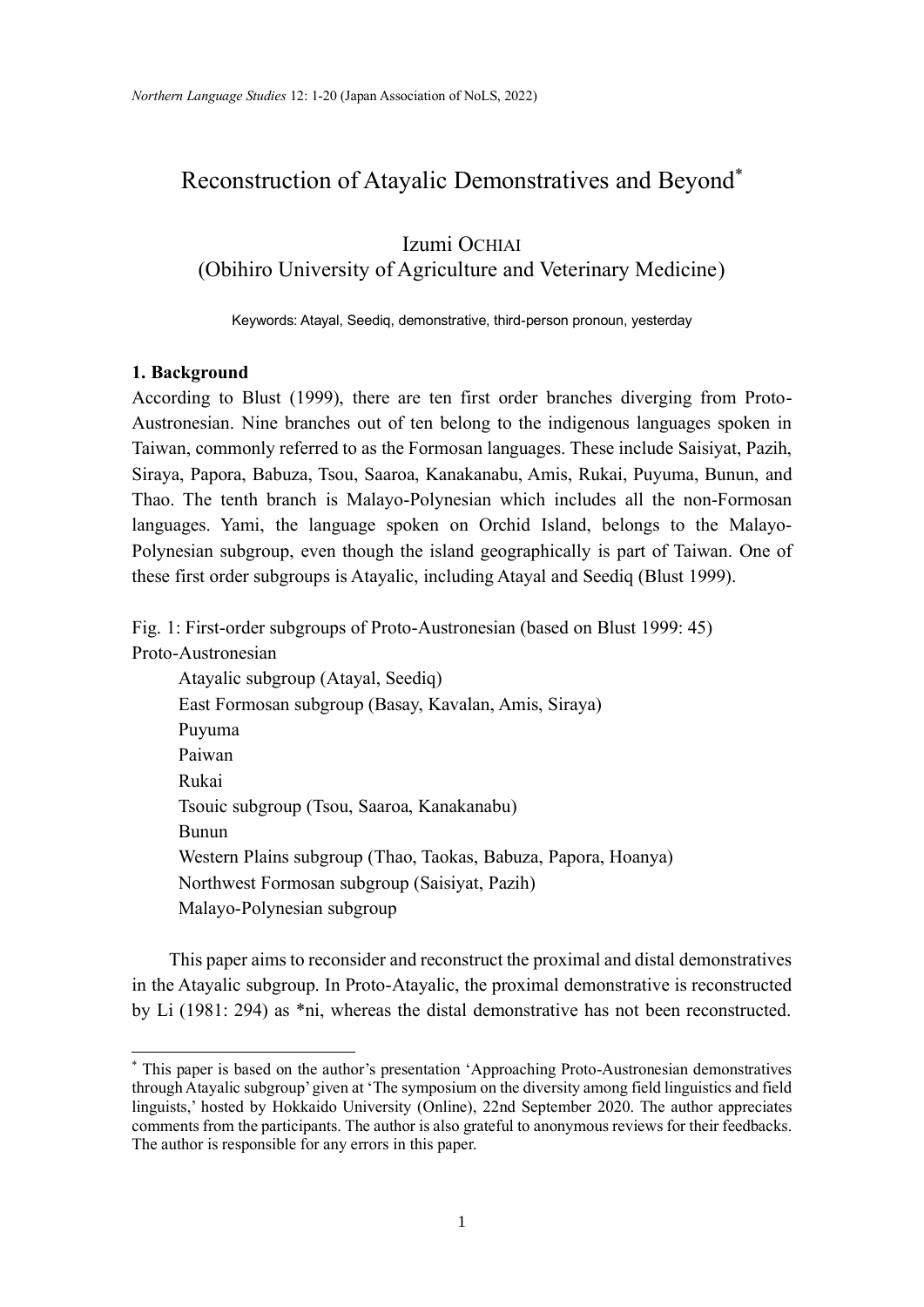This paper first reconstructs distal demonstratives in Proto-Atayal by identifying cognates in Atayal and Seediq and investigating their historical changes. Then, based on the forms reconstructed for the distal demonstratives, the proximal demonstratives are reinvestigated by supplementing a cognate set from other Formosan languages. As a result, Li's reconstruction is modified to \*hini.

 Finney (2007: 79–80) comments that in Austronesian languages demonstratives such as "this" and "that" are related to demonstrative adverbs referring to place such as "here" and "there" in terms of semantics and forms. He goes on to say that in Austronesian languages demonstratives typically derive third-person pronouns.

 In this paper demonstratives in Atayalic languages as well as other Formosan languages are searched for in three semantic domains: the words for "this" and "that"; the words for "here" and "there"; and third-person pronouns. Section 2 examines the distal demonstrative forms in Seediq (Section 2.1) and Atayal (Section 2.2), and reconstructs the proto-forms for each language. Based on these proto-forms, Section 2.3 reconstructs the distal demonstratives forms in Proto-Atayalic. Subsequently, Section 2.4 compares the distal demonstratives in Proto-Atayalic to those in other Austronesian languages, and the possible Proto-Austronesian forms are postulated. In Section 3 the proximal demonstratives in Atayalic languages are examined in order to reconstruct the Proro-Atayalic form. This is compared to the forms of proximal demonstratives in other Austronesian languages, and a possible Proto-Austronesian form is also postulated.

## **2. Distal demonstratives in Atayalic languages**

The Atayalic group of languages includes Atayal and Seediq. According to Ogawa and Asai (1935), each of these languages diverged into two dialects. Atayal consists of the Squliq dialect and the C'uli' dialect. Seediq includes the Paran dialect and the Truku dialect. Section 2.1 deals with both dialects of Seediq. Paran Seediq data are based on the author's field notes unless cited otherwise. Truku Seediq data are based on previous studies such as Pecoraro (1977) and Rakaw et al. (2006). Section 2.2 deals with the data for the Atayal dialects which are cited from previous studies such as Egerod (1980) and Li (1981). Section 2.3 reconstructs the distal demonstratives based on the forms in Proto-Seediq and Proto-Atayal reconstructed in Sections 2.1 and 2.2.

# **2.1 Seediq<sup>1</sup>**

In Paran Seediq, "that" is *gaga* and "there" is *hiya*. In Truku Seediq, according to

<sup>&</sup>lt;sup>1</sup> Paran Seedig has five vowels /a e i u o/ and 18 consonants /p b t d ts k g q s x h m n n l  $\alpha$  w j/, and the diphthong  $\overline{u}$  /uj/ (Ochiai 2016a: 19). Truku Seediq has the four vowels /a i u  $\overline{v}$  and three diphthongs /aw/ /aj/ /uj/ (Tsukida 2006: 56–62). The consonants are the same as those in Paran Seediq, excepting /ʦ/, which becomes /s/ in Truku Seediq. Throughout this paper, /ɾ/, /j/, and /ʦ/ are transcribed as *r*, *y* and *c*, respectively. According to Tsukida, *l* is [ɮ] and *g* is [ɣ] in Truku Seediq.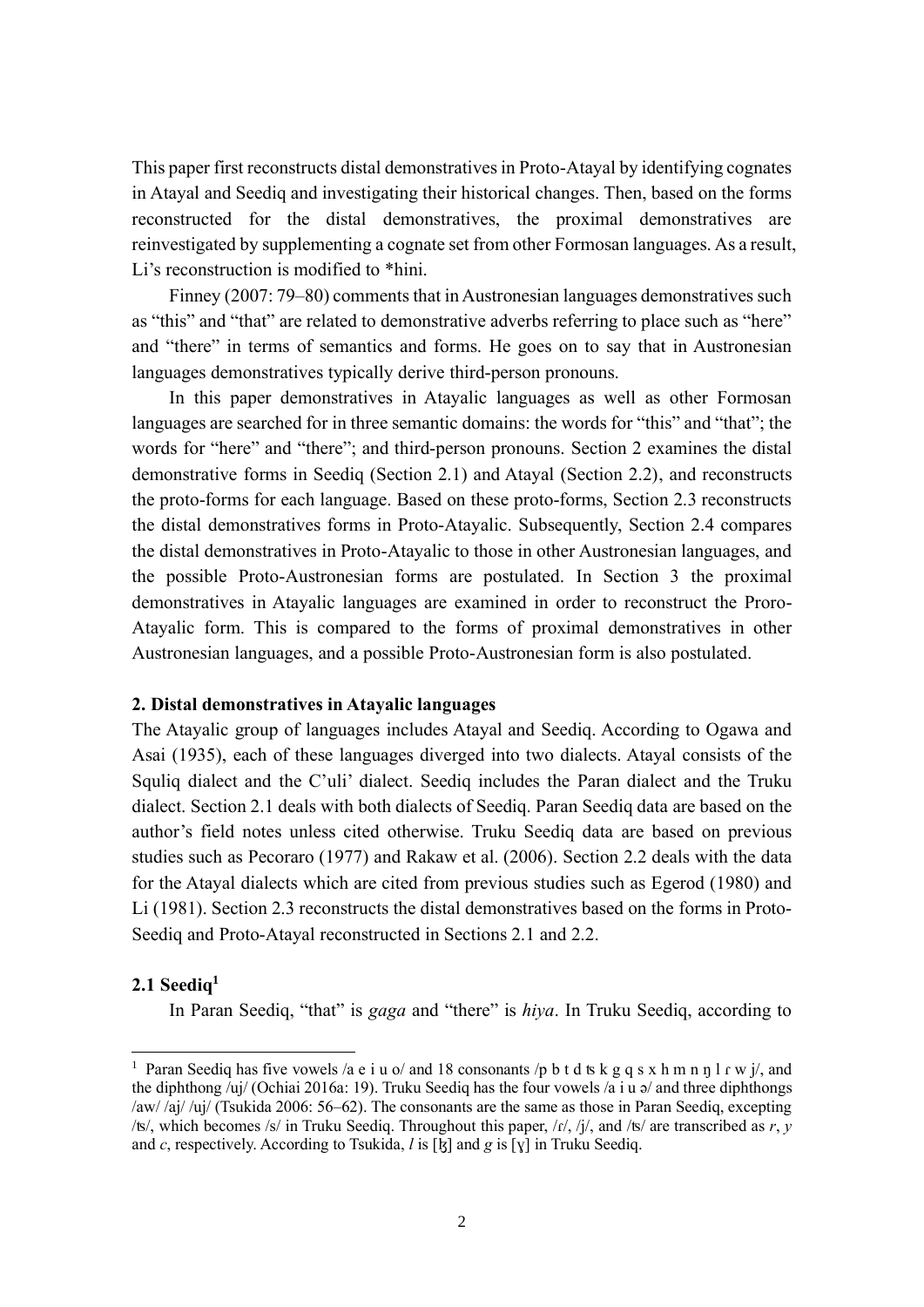Tsukida (2009: 132–134), "that" is also *gaga* and "there" is also *hiya*. In Truku Seediq, *hiya* also refers to the third-person singular pronoun. In Paran Seediq, however, the thirdperson singular pronoun is *heya*. This form looks similar to *hiya* "there", but they differ in the first vowel. However, the word for the third-person singular pronoun in Paran Seediq is recorded as *hiða* by Asai (1953: 42) from fieldwork he conducted in 1927. In this form, the first vowel appears as *i*. Based on Asai (1953: 48), *hiða* is also the word for "there" and the word for "that" is *gaga*. These are summarized in Table 1. In the table, the data for early Paran Seediq is from Asai (1953).

|                    |        | $\sqrt{ }$ |                       |
|--------------------|--------|------------|-----------------------|
|                    | "that" | "there"    | third-person singular |
|                    |        |            | pronom <sup>2</sup>   |
| Paran Seediq       | gaga   | hiya       | heva                  |
| Early Paran Seediq | gaga   |            | hiða                  |
| Truku Seediq       | gaga   |            | hiya                  |
| Proto-Seediq       | *gaga  |            | *hiða                 |

Table 1: "That", "there", and third-person singular pronoun in Seediq dialects

 Proto-Seediq forms are reconstructed based on the forms of the two dialects. "That" is *gaga* in both dialects so it is reconstructed in Proto-Seediq. The form meaning both "there" and the third-person singular pronoun is *hiða* in early Paran Seediq and *hiya* in Truku Seediq. These forms differ in the medial consonant: *ð* in early Paran Seediq and *y* in Truku Seediq. Regarding this, Ochiai (2016b: 319–320) points out that the consonant  $\delta$  in early Paran Seediq has changed to *y*. Then, it is likely that this consonant dates back to  $\delta$  and this underwent the lentition to  $y$  in both Paran Seediq and Truku Seediq. Therefore, the word for "there, third-person singular pronoun" is reconstructed as \*hiða in Proto-Seediq.

 In Paran Seediq, the *hiða* further underwent a semantic split. Its reflex, *hiya*, now means "there", while a third-person singular pronoun *heya* is derived from *hiða* (or the later form *hiya*) by changing the first vowel into *e*.

 So far, two Proto-Seediq forms for distal demonstratives are reconstructed: \*gaga "that" and \*hiða "there, third-person singular pronoun" As will be discussed in 2.2, it is the latter form \*hiða, which has cognates in Atayal and dates back to Proto-Atayalic.

 There is another form which is possibly reconstructed as a distal demonstrative in Proto-Seediq. According to Pecoraro (1977: 335), Truku Seediq has *haya*, which means "like that, that".<sup>3</sup> Pecoraro's example is cited in (1). The interlinear gloss and English

<sup>2</sup> Third-person plural pronouns in Seediq dialects are as follows: *deheya* (Paran Seediq) and *dəhiya* (Truku Seediq, cited from Rakaw et al. (2006: 295)). In these forms, a prefix \*də-, which indicates plurarity, is added to the singular form  $*$ hiya.

<sup>3</sup> To be precise, Pecoraro (1977) transcribed this word as *xaya*. However, it is recorded as *haya* in a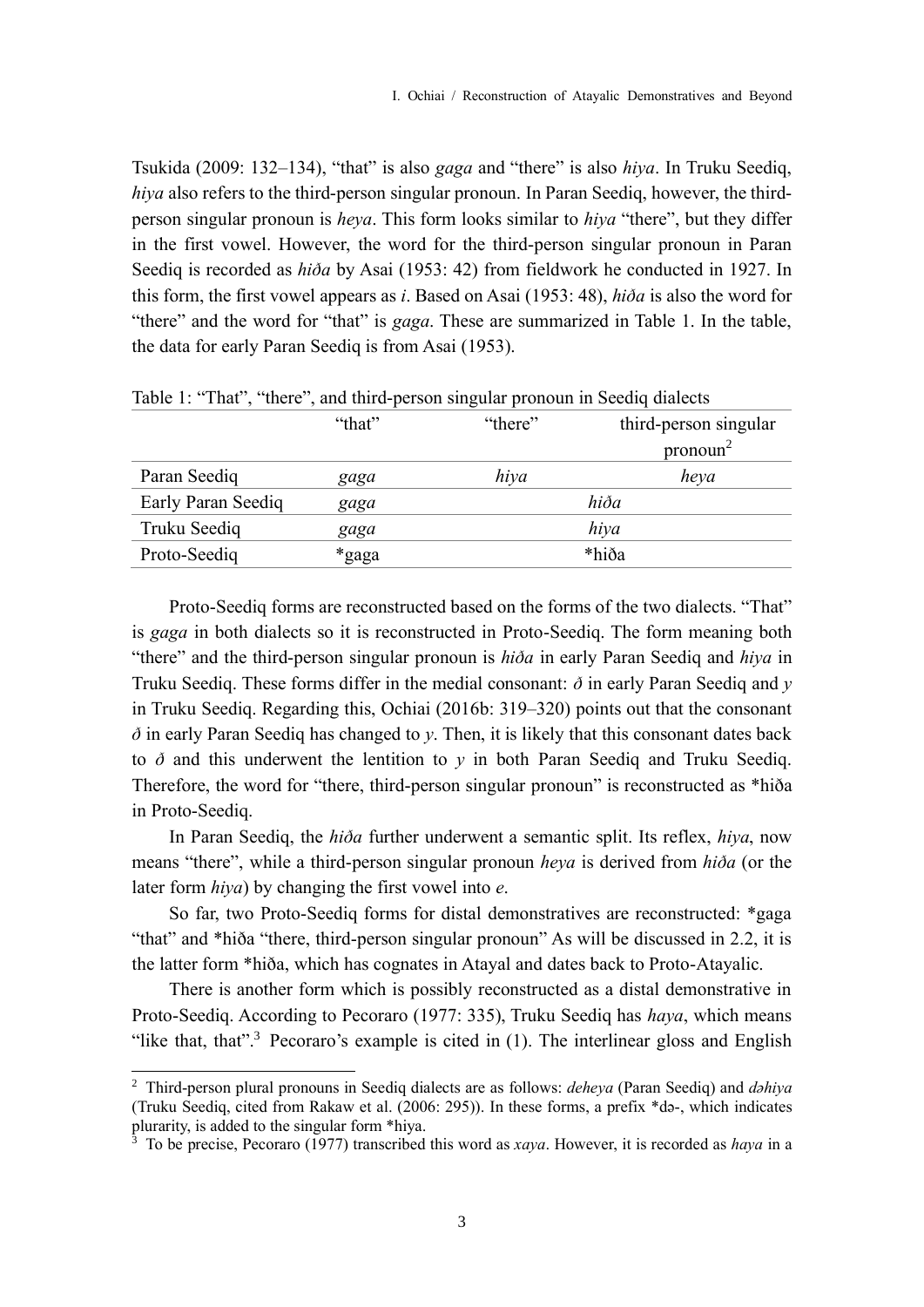translation are provided by the author. The original translation in French by Pecoraro is in the footnotes.<sup>4</sup>

(1) Truku Seediq (Pecoraro 1977: 335) *Wana haya ka biyax mu!*  only that NOM power 1SG.GEN "That is all I can do. /My ability is only that much".<sup>5</sup>

 According to Pecoraro (1977), *haya* in Truku Seediq derives *məsə-haya*, a verb meaning "to behave like that" by adding the verbalizing prefix *məsə-*. Pecoraro's example is cited in (2).

(2) Truku Seediq (Pecoraro 1997: 335) *Məəguy ka isu o,* AV.steal NOM 2SG PART

*məha məsə-haya ka leqə-laqi su uri!* fut AV-like.that NOM RDP-child 2SG.GEN also "If you steal, your children will also behave like that".<sup>6</sup>

 The root form, *haya*, is not seen in contemporary Paran Seediq. However, in his wordlist of Paran Seediq collected from 1900 to 1901, Torii (1901: 134) recorded the following sentence shown in (3). The first line shows Torii's transcription. The second line shows its modified transcription, according to phonemic analysis, followed by an interlinear gloss and an English translation provided by the present author. The original translation by Torii is in the footnote.

(3) Paran Seediq (Torii 1901: 134)

marru **haza** *malu haða*  good that "That is good".<sup>7</sup>

Truku Seediq dictionary compiled by native speakers of Truku Seediq (Rakaw et al. 2006: 283).

<sup>4</sup> Keys to the abbreviations are the following: AV (actor voice), FUT (future), GEN (genitive), NOM (nominative), PART (particle), SG (singular).

 $5$  The original gloss in Pecoraro (1977) is "C'est tous ce que je puis faire = Voilà tout ce que j'ai comme forces!"

<sup>6</sup> (Si) tu voles, tes enfants deviendront aussi voleurs (voleront aussi)!

<sup>7</sup> The original gloss in Torii (1901: 134) is "それは善い".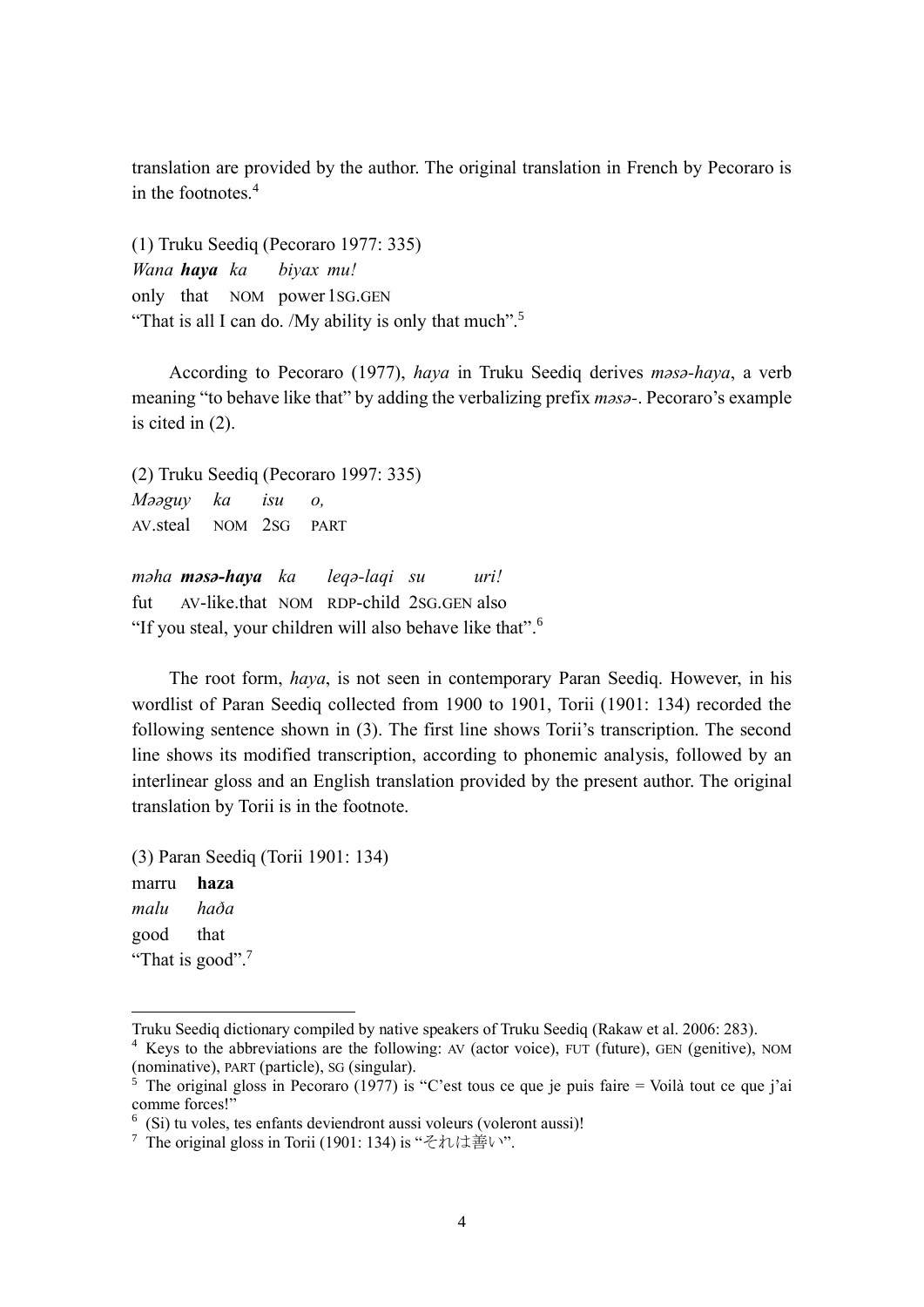Ochiai (2018: 140) points out that, in Torii's wordlist (1900a, 1900b, 1901), the consonant  $\delta$  in early Paran Seediq was transribed by the letters such as "d", "j", "r", "l" and "z". For example, *hiða* in early Paran Seediq is transcribed as "hiza" by Torii (1901: 134). Therefore, Torii's "haza" in (3) can be interpreted to be *haða*. This form is retained in the derived form, *muca-haya* "to behave like that" in contemporary Paran Seedia.<sup>8</sup> Table 2 summarizes the forms of another "that" in Seediq dialects.

|                    | $``$ that" |
|--------------------|------------|
| Paran Seediq       |            |
| Early Paran Seediq | haða       |
| Truku Seediq       | haya       |
| Proto-Seediq       | *haða      |

Table 2: Another "that" in Seediq dialects

The form in early Paran Seediq has the medial consonant  $\delta$ , whereas that in Truku Seediq has *y*. This pattern is the same as \*hiða in Table 1. Therefore, the *ð* is chosen as the older segment, so the Proto-Seediq form is reconstructed as \*haða as shown in Table 2. Then, as shown in Table 3, Proto-Seediq turns out to have three forms for distal demonstratives.

Table 3: Distal demonstratives in Proto-Seediq

|       | "that" | "there/third-person" |
|-------|--------|----------------------|
|       |        | singular pronoun"    |
| *gaga | *haða  | *hiða                |

 "That" is expressed by two forms in Proto-Seediq: \*gaga and \*haða. One of the forms is likely the original demonstrative and the other is a later innovation. Considering that \*haða is similar in form to the other demonstrative \*hiða, these two could be the original distal demonstratives. No cognate is found in Atayal for \*gaga, while cognates are found in Atayal for \*haða and \*hiða. These cognates in Atayal are discussed in the next section.

<sup>8</sup> Based on *məsə-haya* in Truku Seediq and *muca-haya* in Paran Seediq, the Proto-Seediq form can be reconstructed as \*məcəhaya "to behave like that". The consonsnt \*c is retained in Paran Seediq but changed to *s* in Truku Seediq. The vowels before the penultimate syllable undergo vowel weakening to schwa as seen in the Truku Seediq form as well as in Proto-Seediq. This weak vowel further became  $u$  in Paran Seediq. In addition, the weak vowel in the antepenultimate vowel further assimilates with the penultimate vowel when the onset of the penultimate syllable is *h*.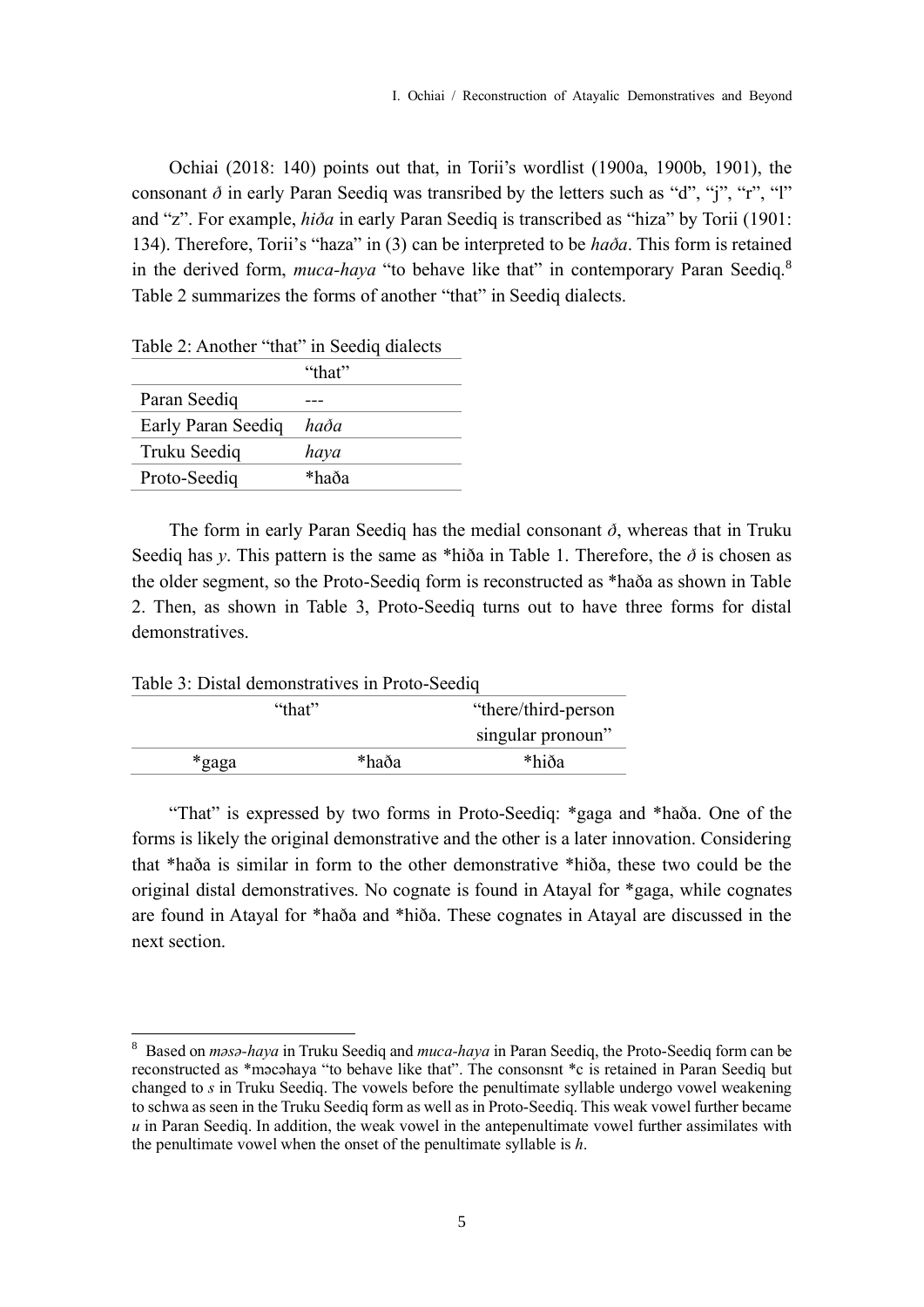# **2.2 Atayal**<sup>9</sup>

Similar to Section 2.1, distal demonstratives in Atayal are found in the words meaning "that", "there", and the third-person pronoun. In Seediq, only the singular form of the third-person, \*hiya (Proto-Seediq), was examined because the plural form, \*də-hiya (Proto-Seediq), is derived from the singular form by just adding a prefix *de*-, indicating the plurality. However, in Atayal, singular and plural forms for third-person pronouns are slightly different. Therefore, in Atayal, both forms need to be examined. Table 4 shows the forms for third-person pronouns, including the singular and plural for "that" and "there." These forms are from Ogawa and Asai (1935: Appendix 48–49) unless noted otherwise.

| $1401C + 1114C$ |           | $\mu$ . and $\mu$ person pronouns in Alayar dialects |                          |                           |
|-----------------|-----------|------------------------------------------------------|--------------------------|---------------------------|
|                 | $3rd$ sg. | $3^{\text{rd}}$ pl.                                  | "that"                   | "there"                   |
| Squliq Atayal   | hiya      | la-haga                                              | a-asa                    | $t\partial$ -hasa $^{10}$ |
| C'uli' Atayal   | hiya      | $la$ -ga                                             | has a/haca <sup>11</sup> | $haca^{12}$               |
| Proto-Atayal    | *hiya     | *la-haga                                             | *haca                    |                           |

Table  $\Lambda$ : "That," "there," and  $3^{rd}$  person pronouns in Atayal dialects

 The singular form of the third-person pronoun is *hiya* in both Atayal dialects, therefore it is reconstructed as \*hiya in Proto-Atayal. This is similar to \*hiða, the corresponding form in Proto-Seediq. These two forms are possibly cognates. However, they differ in their medial consonants. It is uncertain what consonant needs to be reconstructed in Proto-Atayalic. This issue is touched upon in the next section.

 The plural form for the third-person pronoun is *la-haga* in Squliq Atayal, and *la-ga* in C'uli' Atayal. The first syllable, *la*, is, according to Ogawa and Asai (1935: 28), a prefix indicating plurality.<sup>13</sup> The root for both these forms should be *haga*. It appears that the initial syllable *ha* is deleted in the C'uli' form. Based on these, the Proto-Atayal is reconstructed as \*la-haga.

<sup>9</sup> Based on my field notes, Squliq Atayal has the following phonemes: the vowels /a e i o u ə/, and the consonants /p  $\beta$  t k  $\gamma$  q  $\beta$  s x h z r l m n  $\gamma$  w/. The consonants / $\beta$ / and / $\gamma$ / are written orthographically as *b* and *g*. Among these vowels, *e* and *o* are observed to date back to the diphthongs *ay* [aj] and *aw*. According to Huang (1995:16–17), C'uli' Atayal has the same phoneme inventories except that it adds /ʦ/ (written as c in this paper) and lacks the /ə/.

<sup>&</sup>lt;sup>10</sup> This form is from Egerod (1980: 705). His gloss for this word is "yonder, beyond". The morpheme boundary is provided by the present author. There is another form derived from the same root, *sə-hasa* "over there, yonder" (Egerod 1980: 607).

<sup>&</sup>lt;sup>11</sup> The second form *haca* is from Ferrell (1969: 399).

 $12$  This form in the Mayrinax subdialect is taken from the Council of Indigenous Peoples (2013).

<sup>&</sup>lt;sup>13</sup> This prefix *la*- seems to be a cognate of the Proto-Seediq \*də-, which is also a prefix indicating pluraity (in Paran Seedq, this is seen in the third-person plural pronoun only). The vowel underwent weakening in the Seediq form. It seems problematic that the consonants differ in two forms, *l* in Atayal and *d* in Seediq. In Seediq, the consonants *d* and *l* tend to be ambiguous, e.g., *dedax* "light" has its free variant as *ledax*. This intra-Seediq ambiguity can be observed in the two Atayalic languages.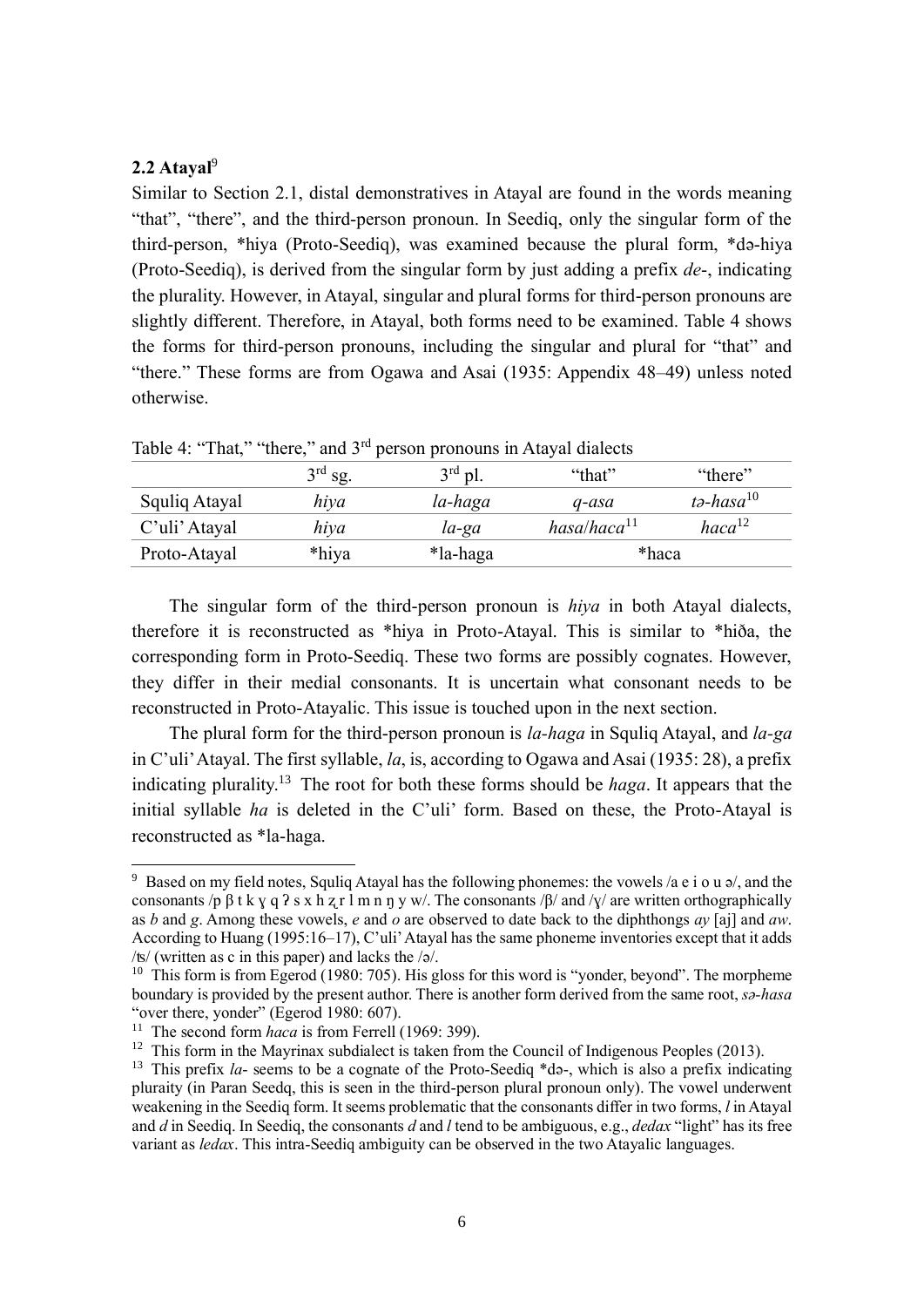The form for "that" and "there" are the same form, *haca*, in C'uli' Atayal. Its variant, *hasa*, is also recorded as "that." According to Li (1981: 260), a Proto-Atayal consonant \*c is retained in some subdialects of C'uli' Atayal, whereas it is changed to *s* in other subdialects of C'uli' Atayal as well as Squliq Atayal. This *hasa*, the form seen in some subdialects of C'uli' Atalal, is also used in Squliq Atayal in its derived from. Squliq Atayal has *tə-hasa* "there", in which the root *hasa* has the prefix *te-* attached. <sup>14</sup> Since the cognate is seen in both dialects, \*haca is likely to be reconstructed in Proto-Atayal for the meaning of "that, there." Only the form for "that" in Squliq Atayal, *qasa*, is slightly different in its initial consonant. The expected consonant is *h*; however, it appears as *q*. Regarding this form, Ogawa and Asai (1935: 28) noted that it could be derived from a speculative protoform, \*qu-hasa. The former *qu*- seems to correspond to a nominative case marker, *qu*. If so, the vowel of this nominative case *qu* and the initial consonant of the root *hasa* were deleted in the course of derivation, i.e., \*qu-hasa > *qu-asa* > *q-asa*.

 In fact, in Squliq Atayal there are other forms of demonstratives, which likely show the same type of derivation, the attachment of a case marker or other elements and the deletion of the initial consonant *h*. <sup>15</sup> Egerod (1980) refers to forms such as *yasa* "that," and *nasa* "thereof," *lasa* "that, those, there," and *kasa* "that, there, like that," and *kiasa* "do like that, be like that." It is likely that *yasa* and *nasa* are attached with the case markers *i* (nominative) and *na* (genitive), i.e., \*i-hasa > *i-asa* > *yasa* and \*na-hasa > *na-asa* > *nasa*. <sup>16</sup> For *lasa*, a marker for plurality seems to have attached, i.e. \*la-hasa > *la-asa* > *lasa*. 17 For *kasa* and *kiasa*, the attached elements should be *k* and *ki*; however, it is uncertain whether they originate from case markers.<sup>18</sup> In sum, in early Squliq Atayal the forms for "that/there" is probably *hasa*, and the corresponding Proto-Atayal form can be reconstructed as \*hasa based on the early forms in both dialects: *hasa* in Squliq Atayal and *haca* in C'uli' Atayal.

<sup>14</sup> According to Huang and Wu (2018: 75), the prefix *tə*- in *tə-hasa* originates in the locative marker *te*. To be precise, this locative marker dates back to *tai*, as it is recorded so in Ogawa (1931: 10). Therefore, the diphthong *ai* became the monophthong *e*, i.e., *tai* > *te*. The old form *tai* is likely to be composed of *ta* and *i*. The latter, *i*, also seems to be another locative marker. Its usage as locative marker is reported in Huang and Wu (2018: 61). Probably, it was the former form *ta* that is attached to *hasa* as a prefix, and the vowel *a* underwent weakening, i.e., *ta-hasa* > *tə-hasa*.

<sup>&</sup>lt;sup>15</sup> Regarding the attachment of a case marker to the demonstratives, Finney (2007) observed that demonstratives are a composite of a case marker and a genuine demonstrative in many Austronesian languages.

<sup>&</sup>lt;sup>16</sup> These case markers are reported in Ogawa and Asai (1935: 26). The nominative case marker *i* is used for personal nouns; its counterpart used for non-personal nouns is *qu*, which is transcribed as *qo:* by Ogawa and Asai, but it was modified to *qu* according to the transcription in Huang and Wu (2018: 61).

<sup>17</sup> Egerod (1980: 321) also noted that it could have attached with the plural marker *l*-.

<sup>&</sup>lt;sup>18</sup> It can be said that  $ki$  functions as a verbalizing prefix as Egerod's gloss "do like that, be like that" indicates.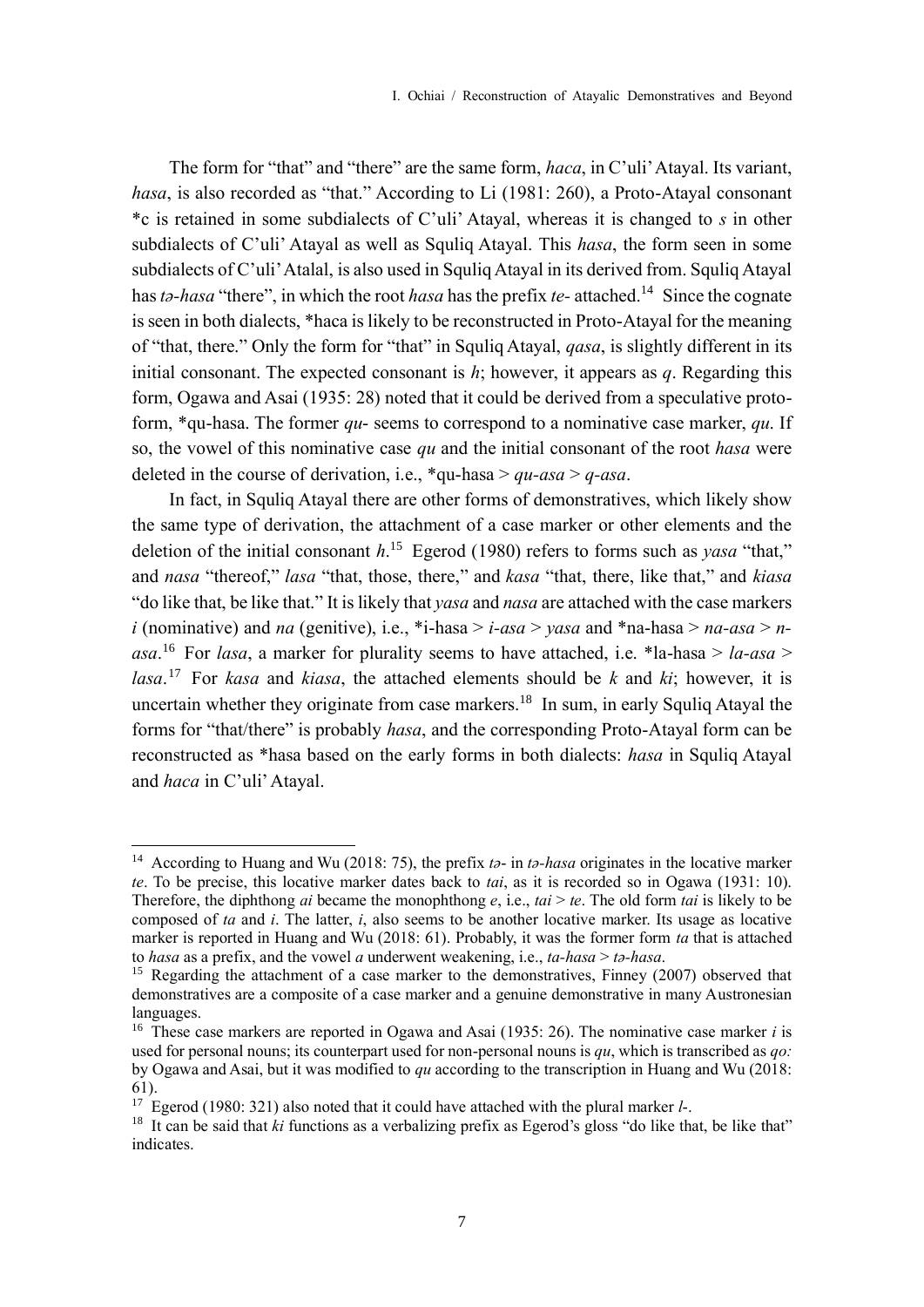## **2.3 Proto-Atayalic**

Based on the distal demonstratives in Proto-Seediq reconstructed in Table 1, and those in Proto-Atayal reconstructed in Table 4, this section reconstructs those in Proto-Atayalic. First, Proto-Seediq \*gaga has no cognate in Proto-Atayal, therefore it can be regarded as an innovation in Proto-Seediq. Next, Proto-Seediq \*hiða "third-person singular pronoun; there" and Proto-Atayal \*hiya "third-person singular" can be identified as cognates. They only differ in the medial consonant: *ð* in Seediq and *y* in Atayal. However, it is not easy to reconstruct this consonant in Proto-Atayalic.

 The Proto-Seediq consonant \*ð dates back to the Proto-Austronesian consonant \*j. The exact phonetic value of this \**j* in Proto-Austronesian is uncertain but, according to Blust (2013: 579), it was likely to be a voiced obstruent.<sup>19</sup> For example, Proto-Austronesian \*pajay is reflected as *paðay* in early Paran Seediq.<sup>20</sup> In present day Seediq, \*j either appear as *g* or *y*, and in a subdialect of Truku Seediq *g* further changes into *w* according to Li (1981: 255, 258–259). The reflexes of \*j in Seediq are shown in Table 5.

 The Proto-Seediq \*hiða could date back to \*hija, which could in turn be a Proto-Atayalic form. The remaining issue is the reflex of this consonant in Atayal. The Proto-Austronesian \*j is, according to Blust (2013: 378), reflected as *g*, *r*, or *s*. <sup>21</sup> For example, the forms that show such correspondences are *pagay* "rice" (Proto-Austronesian \*pajay), *pira* "how many" and its variant *pisa* (Proto-Austronesian  $*$ pija).<sup>22</sup>

 If the Proto-Atayalic form is \*hija, the expected reflexes would be *higa*, *hira*, or *hisa*. None of these is identified with the actual form *hiya*. The Proto-Atayalic \*j may have sporadically changed to *y* in Atayal in this case. Similarly, the Proto-Atayalic \*j became Proto-Seediq  $\delta$ , then changed to  $y$  in the current Seediq dialects.<sup>23</sup> If so, one of the reflexes of \*j in Atayal could also be a *y* as it is in present day Seediq (shown in Table 5). In Proto-Atayalic \*hija can be reconstructed as shown in Table 6.

 Next, \*haða "that" in Proto-Seediq and \*haga, the root of Proto-Atayal \*la-haga (third-person plural pronoun), are cognates. They only differ in the medial consonant: *ð* in Proto-Seediq and *g* in Proto-Atayal. These consonants are considered to be the reflexes of \*j in Proto-Atayalic. As mentioned above, it is reflected as *ð* in Proto-Seediq and *g*, *r*,

<sup>19</sup> Note that \*j is not a semivowel /j/. Blust (2013: 578) notes that Proto-Austronesian \*j becomes *y* in Seediq in a word-medial position. However, this paper further points out that *y* dates back to *ð*.

<sup>&</sup>lt;sup>20</sup> This form in early Paran Seediq is based on the form for "rice" recorded as "padai" and "pazai" by Torii (1900a: 74). The consonant  $\dot{\delta}$  was transribed by him in the letters "d", "j", "r", "l", or "z".

<sup>21</sup> To be precise, Blust (2013: 578) notes that the reflexes of *g* and *s* in Atayal are sporadic.

<sup>22</sup> It seems that the choice of *pira* and *pisa* is dependent on dialects and sub-dialects in Atayal. According to Li (1981: 286), *pira* is seen in Squliq Atayal, while both *pira* and *pisa* are seen in C'uli' Atayal.

<sup>&</sup>lt;sup>23</sup> It is also possible that *hiya* in Atayal dialects was borrowed from Seediq. If so, this form was borrowed after the earlier form *hiða* in Seediq had changed into *hiya*, which seems unlikely beacause at least for Paran Seediq, this change happened quite recently. This happened after the 1920s, the time of Asai's (1953) fieldwork.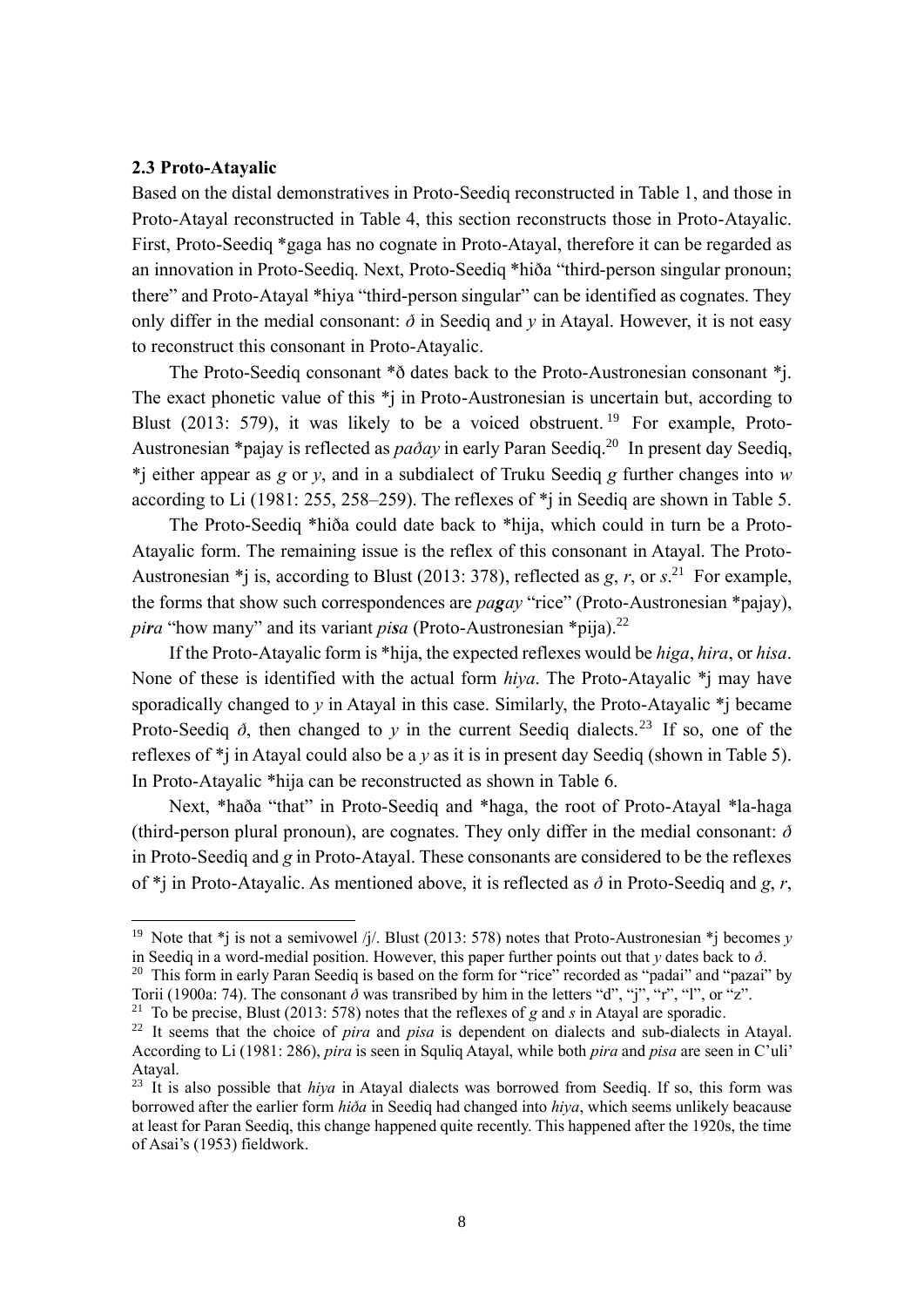or *s* in Proto-Atayal. In this case, its reflex in Atayal is *g*. Therefore, the Proto-Atayalic form can be reconstructed as \*haja.

 The other form in Proto-Atayal \*haca ("that") could also be a reflex of Proto-Atayalic \*haja. In the Atayal of the present day, it is reflected as either *haca* or *hasa*. The second form has the medial consonant as *s*, which is one of the regular reflexes of Proto-Atayalic \*j based on Blust (2013: 378). If Proto-Atayal \*haca is a reflex of Proto-Atayalic \*haja, it should turn out that the medial consonant changed to \*c. If so, the reflexes of consoannt Proto-Atayalic \*j would be *g*, *r*, and *c*. However, *c* changed to *s* in Squliq Atayal as well as some subdialects of C'uli' Atayal according to Li (1981: 260); it is marginally retained in a few subdialects of C'uli' Atayal. The revised reflexes of Proto-Atayalic \*j in Atayal and Seediq are shown in Table 5.

Table 5: Revised reflexes of Proto-Atayalic \*j

| Atayal | $g, r, c, s \leq c$ , y           |
|--------|-----------------------------------|
| Seedig | $g, w \, (<\, g), y \, (<\delta)$ |

 In sum, \*haja is reconstructed in Proto-Atayalic as shown in the right column in Table 6. In Proto-Seediq, one of the meaings of \*hiða is the third-person pronoun. In Proto-Atayal, one of the meanings of \*haja (in its derived form \*la-haga) is the thirdperson pronoun. As Finney (2007: 79–80) suggests, Austronesian languages usually derive third-person pronouns from the demonstratives "this, here", or "that, there". Along these lines, the third-person pronouns for the Proto-Atayalic \*hija and \*haja are derived from their original meanings as the demonstratives "that, there" as shown in Table 6.

| Proto-Seediq   |          | *hiða "third-person |          | singular *haða "that" |                        |        |
|----------------|----------|---------------------|----------|-----------------------|------------------------|--------|
|                |          | pronoun, there"     |          |                       |                        |        |
| Proto-Atayal   | *hiya    | "third-person"      | singular |                       | *la-haga "third-person | plural |
|                | pronoun" |                     |          | pronoun"              |                        |        |
|                |          |                     |          | *haca "that, there"   |                        |        |
| Proto-Atayalic |          | *hija "that, there" |          | *haja "that, there"   |                        |        |

Table 6: Reconstruction of the distal demonstratives in Proto-Atayalic

 Two reconstructed forms for distal demonstratives in Proto-Atayal differ only in the first vowel: *i* or *a*. It is uncertain whether these two forms were semantically distinct. This issue will be shortly touched upon in Section 2.4 in relation to distal demonstratives in other Formosan languages.

Incidentally, one of the distal demonstratives in Proto-Atayalic, \*hija, derives from a word meaning "yesterday". Ochiai (2021) reconstructed "yesterday" in Proto-Atayalic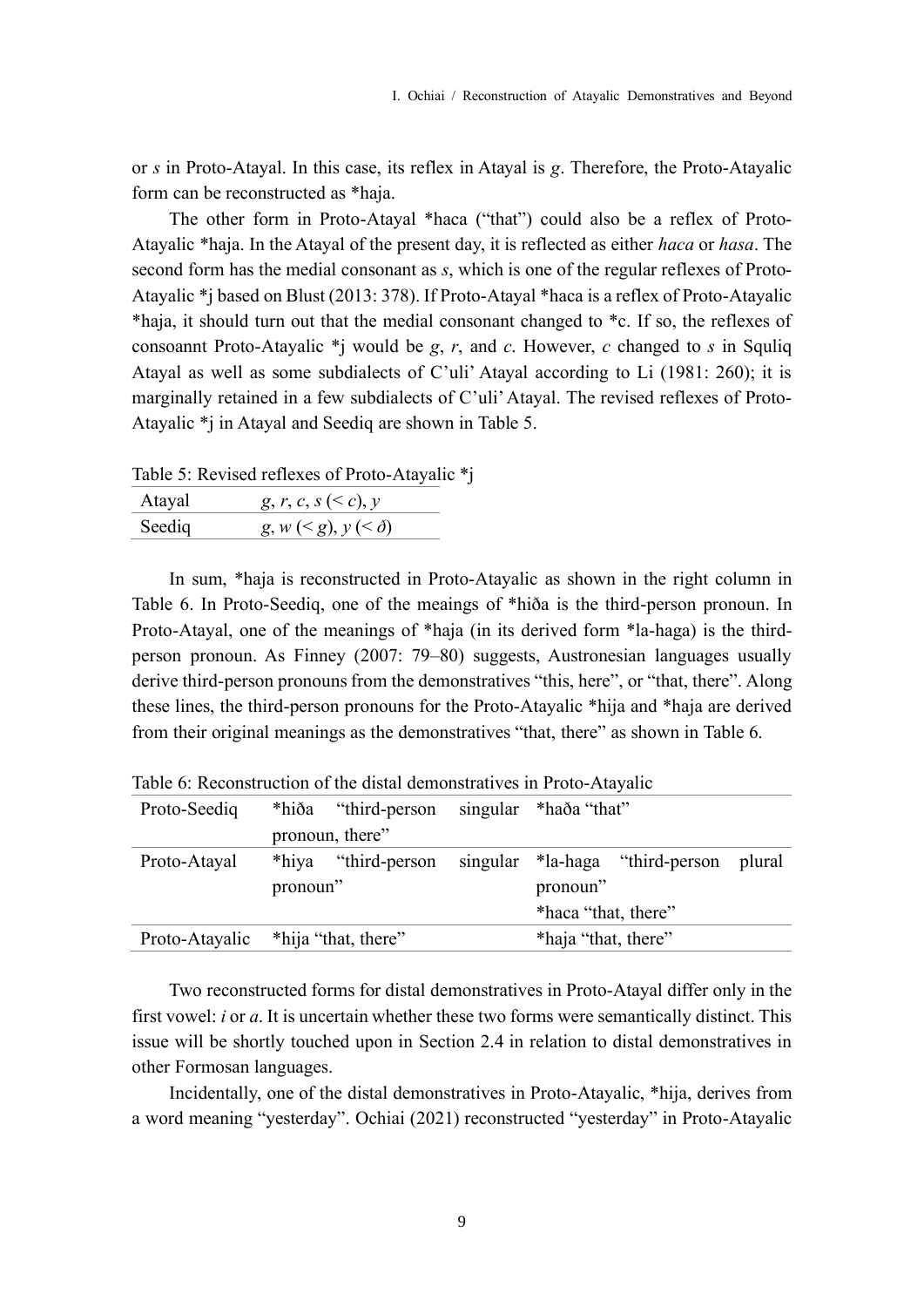as  $*c$ -hija.<sup>24</sup> This form includes a prefix,  $*c$ -, which indicates past. The root of this form is \*hija, which is also the identical form for one of the distal demonstratives. It can be inferred that the distal demonstrative derives the meaning of yesterday by adding a suffix indicating past. The original meaning of \*ce-hija could be "that (day) in the past." What is interesting is that the reflexes of  $*$ j are different in the forms for "that" and "yesterday" in both Atayal and Seediq as shown in Table 7. In Atayal dialects,  $*_i$  is reflected as *y* in the forms for "that"; however, it is reflected as *r* or *s* in the forms for "yesterday". Similarly, in Seediq dialects,  $*_i$  is reflected as *y* in the forms for "that"; however, it is reflected as *g* in the forms for "yesterday". Probably, the speakers of these languages wanted to differentiate the forms for "that object" and "that day" to avoid homonymic clash by reflecting \*j in different consonants.

This distal form in Proto-Atayalic, \*hija, has a word family which is different only in the initial consonant. In Paran Seediq and Truku Seediq, *kiya* is a form for the nonreferential distal demonstrative "that (matter)". This form also means "later" in both Paran Seediq and Truku Seediq. In early Paran-Seediq, this form was *kiða<sup>25</sup>*, similar to *hiya* in present-day Paran Seediq and *hiða* in early Paran Seediq. Atayal has the cognate meaning "later" which appear as *kira* or *kisa* depending on the dialect<sup>26</sup>. Squliq Atayal has *kira*. Some subdialects of C'uli' Atayal also have *kira*. Other subdialects of C'uli' Atayal have *kisa*. Based on *kiya* in Seediq dialects, and *kisa* or *kira* in Atayal dialects, \*kija can be reconstructed in Proto-Atayalic. \*kija probably signified the non-referential distal demonstrative "that", and the time reference "later" likely derived from this.<sup>27</sup>

|                | "that"                                           | "yesterday"                        | "that (non-<br>referential), later" |
|----------------|--------------------------------------------------|------------------------------------|-------------------------------------|
| Proto-Atayal   | *hiya                                            | * ce-hija                          | *kija                               |
| Squliq Atayal  | hiya                                             | hira                               | kira                                |
| C'uli' Atayal  | hiya                                             | su-hisa, cə-hisa,<br>cu-hisa, hira | kira, kisa                          |
| Proto-Seediq   | *hiða                                            | * ce-higa                          | *kiða                               |
| Paran Seediq   | hiya $\left(\langle \nabla h i \delta a \right)$ | $c$ -iga                           | $kiva \leq ki\delta a)$             |
| Truku Seediq   | hiya                                             | $s$ $\partial$ -higa               | kiya                                |
| Proto-Atayalic | *hija                                            | *ce-hija                           | *kija                               |

Table 7: Reflexes of \*hija in "that" and "yesterday"

<sup>24</sup> Li (1981: 297) reconstructed the form for "yesterday" in Proto-Atayalic as \*cu-hija; however, Ochiai (2021) modified this form to \*cə-hija.

<sup>&</sup>lt;sup>25</sup> This form  $ki\delta a$  is inferred from the record of Paran Seedia by Torii (1901: 134–135), where this word was transcribed as *kiza*.

<sup>&</sup>lt;sup>26</sup> The Atayal forms for "later" is taken from Li (1981: 287).

<sup>&</sup>lt;sup>27</sup> In addition, *kira* further extended its meaning to include "today" in some subdialects of Atayal, as highlighted in Ochiai (2021). The data she based her analysis on was taken from Sayama (1918: 366, 378, 390).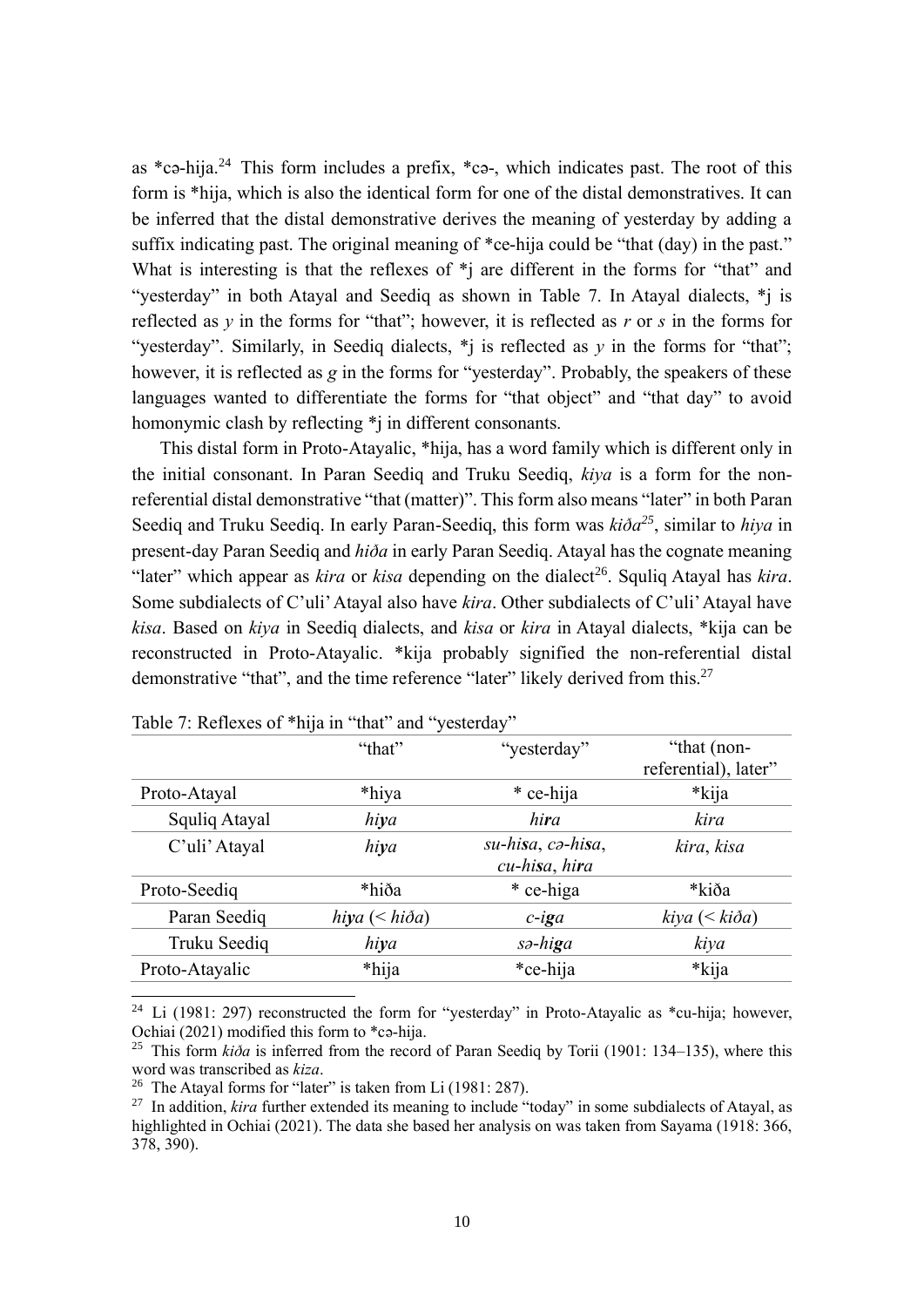#### **2.4 Proto-Austronesian**

Table 8 shows the cognates of Proto-Atayalic \*hija and \*haja in other Austronesian languages. Those shown in bold are cognates that have sound correspondences for each segment; others are near-cognates with the replacement of the word-initial consonant or the loss of it.

 As for the Proto-Atayalic \*hija, cognates are observed in three Formosan languages; Saisiyat, Pazih and Bunun. These forms are reepectively: *hiza* "that", *ziza* "there", and *sia* "this, that".<sup>28</sup> A cognate is also found in a Malayo-Polynesian language, Yami, as *sila* "third-person plural pronoun".<sup>29</sup> Therefore, based on these forms, a Proto-Austronesian form can be reconstructed as \*sija. Tsou has the near-cognate *sico* "that". <sup>30</sup> Another nearcognate without the initial consonant is seen in Kanakanabu, *isa* "that". <sup>31</sup> A near-cognate with the replacement of the initial consonant is seen in Amis, in forms such as *k-ira-an* (this also has an affix -*an*) "that", and *ts-ira* "third-person singular pronoun". 32

 By analogy Proto-Atayalic \*haja may date back to a tentative Proto-Austronesian form, \*saja, although no perfect cognate is observed in other Formosan languages. A nearcognate, *sana* "that yonder" is seen in Kanakanabu. However, its medial consonant *n* is not a regular reflex of \*j, which would be expected to be *l*. A near-cognate without the word-initial consonant, *ana* "that", is seen in Siraya.<sup>33</sup> Near-cognates with the replacement of the word-initial consonant is seen in *r-adza* "his" in Papora, and *k-anaʔa* "that" in Saaroa.<sup>34</sup>

<sup>&</sup>lt;sup>28</sup> The Saisiyat form is taken from Ogawa and Asai (1935: Appendix 49). The Pazih form is taken from Li and Tsuchida (2001: 335), and the Bunun form is taken from Ogawa and Asai (1935: Appendix 49).

 $29$  The Yami form is taken from Ogawa and Asai (1935: 749).

<sup>&</sup>lt;sup>30</sup> This form is taken from Ogawa and Asai (1935: Appendix 49). This Tsou form is considered a nearcognate because the medial consonant does not show the regular sound correspondence. Proto-Austronesian \*j becomes zero in Tsou (Tsuchida 1975: 223).

<sup>31</sup> In Kanakanabu, the expected reflex of \*j is *l* (Tsuchida 1975: 223). However it appears as *s* in this form. This is another irregularity.

 $32$  The forms in Saaora and Amis are from Ogawa and Asai (1935: Appendix 49).

<sup>&</sup>lt;sup>33</sup> The Siraya form is taken from Adelaar (2011: 301).

<sup>&</sup>lt;sup>34</sup> The Papora form is taken from Tsuchida (1982: 154), and the Saaroa form is taken from Ferrell (1969: 399).

Proto-Austronesinan \*j is reflected as *ɬ* in Saaora; however, it appears as *n* in this form. In addition, the existence of a glottal stop and a following epenthetic vowel indicates that there was a final consonant. However, the final consonant is not reconstructed for \*saja. These are the irregularities seen in the Saaroa form.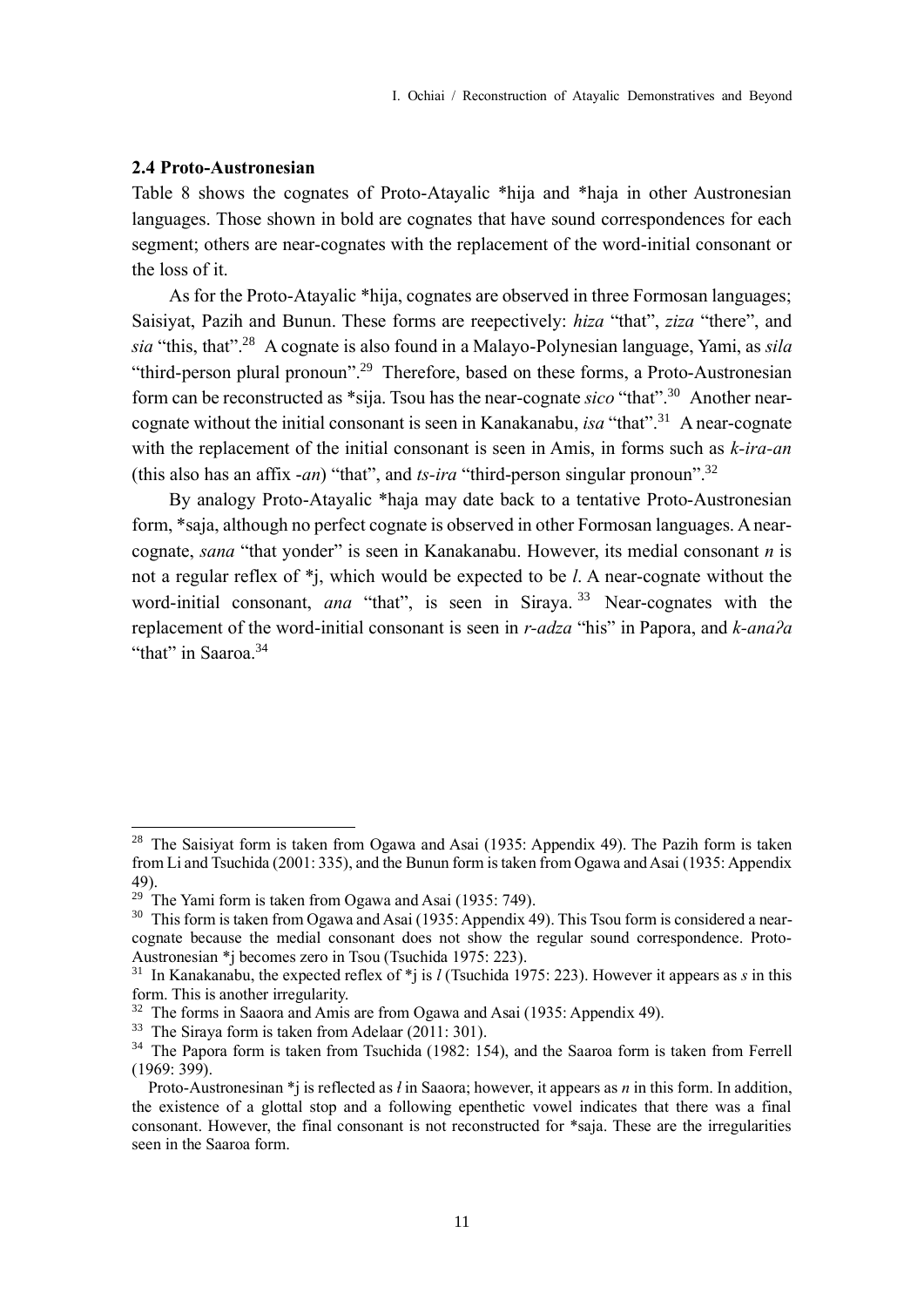| Proto-Austronesian | *sija "that; there" <sup>36</sup> | *saja "that yonder;     |
|--------------------|-----------------------------------|-------------------------|
|                    |                                   | over there"37           |
| Proto-Atayalic     | *hija                             | *haja                   |
| Saisiyat           | hiza                              |                         |
| Pazih              | ziza/dida $38$                    |                         |
| Bunun              | $sia^{39}$                        |                         |
| Yami               | sila                              |                         |
| <b>Tsou</b>        | sico                              |                         |
| Amis               | k-ira-an, ts-ira                  |                         |
| Kanakanabu         | isa                               | sana                    |
| Siraya             |                                   | ana                     |
| Papora             |                                   | $r$ -adza <sup>40</sup> |
| Saaroa             |                                   | k-ana                   |

Table 8: A cognate set for demonstratives in Austronesian languages<sup>35</sup>

 Although there is not enough data, \*sija and \*saja are tentatively reconstructed to Proto-Austronesian as the forms for the distal demonstratives "that, there". Those cognates that show a different initial consonant, such as *k-ira-an* and *ʦ-ira* in Amis, *radza* in Papora, and *k-ana* in Siraya, could be the result of the attachment of case markers and the like in front of the root, and the contraction of the segments at the morpheme boundary. The initial consonant of the root \*h could be lost because of this contraction. A similar case is discussed in Section 2.2. The Proto-Atayal root \*haca loses the initial consonant in the derived forms such as *q-asa*, *y-asa*, *n-asa* and others. For these forms, the nominal case marker *qu*, the personal article *i*, and the possessive marker *na,* are attached before the root \*haca. Each form is obtained through the contraction at the

 $35$  The hyphens are added by the present author for the purpose of indicating possible morpheme boundaries.

<sup>&</sup>lt;sup>36</sup> Siraya has *hia* (Adelaar 2011: 319), which resembles \*sija "that, there", but its meaning is not "that/there" but "here." It is not included in the table because it is not a regular reflex of the protoform \*sija, which is expected to be \*sina.

Blust (1997: 7) proposes that \*si-ia, which corresponds to \*sija in this paper, is a Proto-Austronesian form for the third-person singular. The root is \*ia, and \*si, the element preceding it, is a personal article. However, as Finney (2007: 79–80) says, third-person pronouns in Austronesian languages are usually derived from demonstratives. Therefore, the initial consonant *s* in \*sija, or its word family \*saja, are unlikely related to the personal article \*si.

<sup>&</sup>lt;sup>37</sup> Thao has *haya* (Niida 2018: 22), which resembles \*saja "that, there" but its meaning is not "that" but "this." This form, however, is not included in the table because it is not a regular reflex of the proto-form \*saja, which is expected to become \*\*taða. Therefore, *haya* in Thao could be a loan form. <sup>38</sup> The second form *dida* (Li and Tsuchida 2001: 108) is a variant of *ziza*.

<sup>39</sup> This is a root used in the forms such as *sia=ti* "this", and *sia=ta* "that". These two forms are from Ogawa and Asai (1935: Appendix 49).

<sup>40</sup> This form is recorded as *rajya* in Tsuchida (1982: 154). It is interpreted as *radza* in this paper.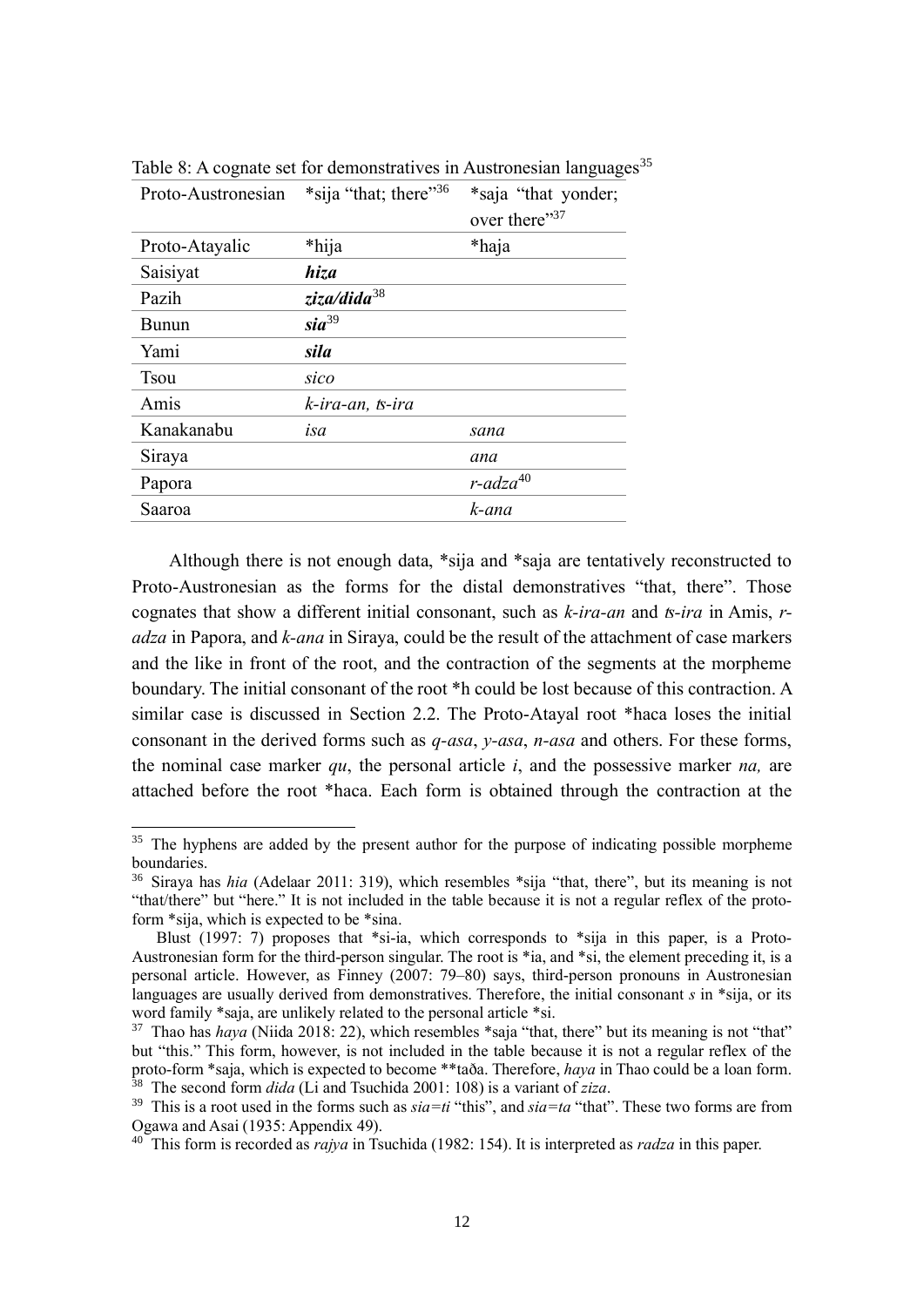morpheme boundary between the preceding elements and the root.

 In Proto-Austronesian, \*sija and \*saja are reconstructed as the forms for distal demonstratives. The two forms differ only in the first vowel. They can be considered a word family. Then, it is questionable whether there was a semantic distinction between the two forms. Data indicating their distinction are scarce. One possibility would be proximal distance: \*sija is nearer than \*saja. The word with the vowel *i* can be used for nearer references than that with the vowel *a*. That is, \*sija could be "that; there" and \*saja could be "that yonder; over there".

 This tendency whereby the vowel *i* is for "near" and the vowel *a* is for "far" is noted by Finney (2007: 90), although this concerns the contrast between proximal and distal demonstratives. He says for all Austronesian languages that have demonstratives pairs *di* and *da*, or *ni* and *na*, *di* or *ni* is used to indicate proximity and *da* or *na* is used to indicate distance. He adds that the same principle holds for the epenthetic demonstrative pairs =*ti* (proximal) and =*ta* (distal) in Bunun.

 A similar situation is likely seen between the distal demonstratives *hiza* and *haso* in Saisiyat. Ferrell (1969: 399) notes that *hiza* is "that (near)" and *haso* is "that (remote)". The same situation is seen in Kanakanabu between the distal demonstratives *isa* and *sana* (Ogawa and Asai 1935: Appendix 49).<sup>41</sup> For *sana*, they noted that it is "farther". It should become clear whether the distinction between the distal demonstratives \*sija and \*saja depends on the distance as more comparative data are found.<sup>42</sup>

# **3. Proximal demonstratives in Atayalic and other Austronesian languages**

The words for proximal demonstratives in Paran Seediq are *ni* "this" and *hini* "here". Those in Truku Seediq are identical: *ni* "this" and *hini* "here".<sup>43</sup> These are directly reconstructed in Proto-Seediq as \*ni "this" and \*hini "here". As these forms indicate, \*hini could be the original form, and \*ni is derived from it by deleting the first syllable. If so, it will turn out that "this" and "here" were not semantically distinct in an earlier time as this was also observed in the proximal demonstratives in Table 9.

<sup>&</sup>lt;sup>41</sup> Both Kanakanabu forms of distal demonstratives are in Table 8; however, these do not perfectly reflect tentatively reconstructed proto-forms.

<sup>42</sup> Regarding the pairs of vowels *a* and *i*, proximal demonstratives in Saisiyat show that the distinction is dependent on visibility. Zeitoun et al. (2015: 219) say *hini* and *hani* are proximal demonstratives and that *hini* is used for a visible object and *hani* is used for a non-visible object. Then, it is also possible that the distinction between \*sija and \*saja is dependent on visibility.

For Ptoto-Seediq, it can be said that \*hiða is used for referential objects while \*haða is used for non-referential concepts. This is suggested by the Truku Seediq example in (1) in which *haya* is used non-referentially. For the Paran Seediq example in (2), it is uncetain whether haða is referential or non-referential beacuse the Japanese translation accompenied with it (in footnote 7) suggests both possibilities: "That thing is good" or "That is a good idea". If the Proto-Atayalic \*haja is nonreferential "that", another non-referential form \*kija seems to have arisen later, probably when \*haja began to drop out of use or lose its original non-referential meaning.

<sup>&</sup>lt;sup>43</sup> These forms in Truku Seediq are from Rakaw et al. (2006: 292, 485)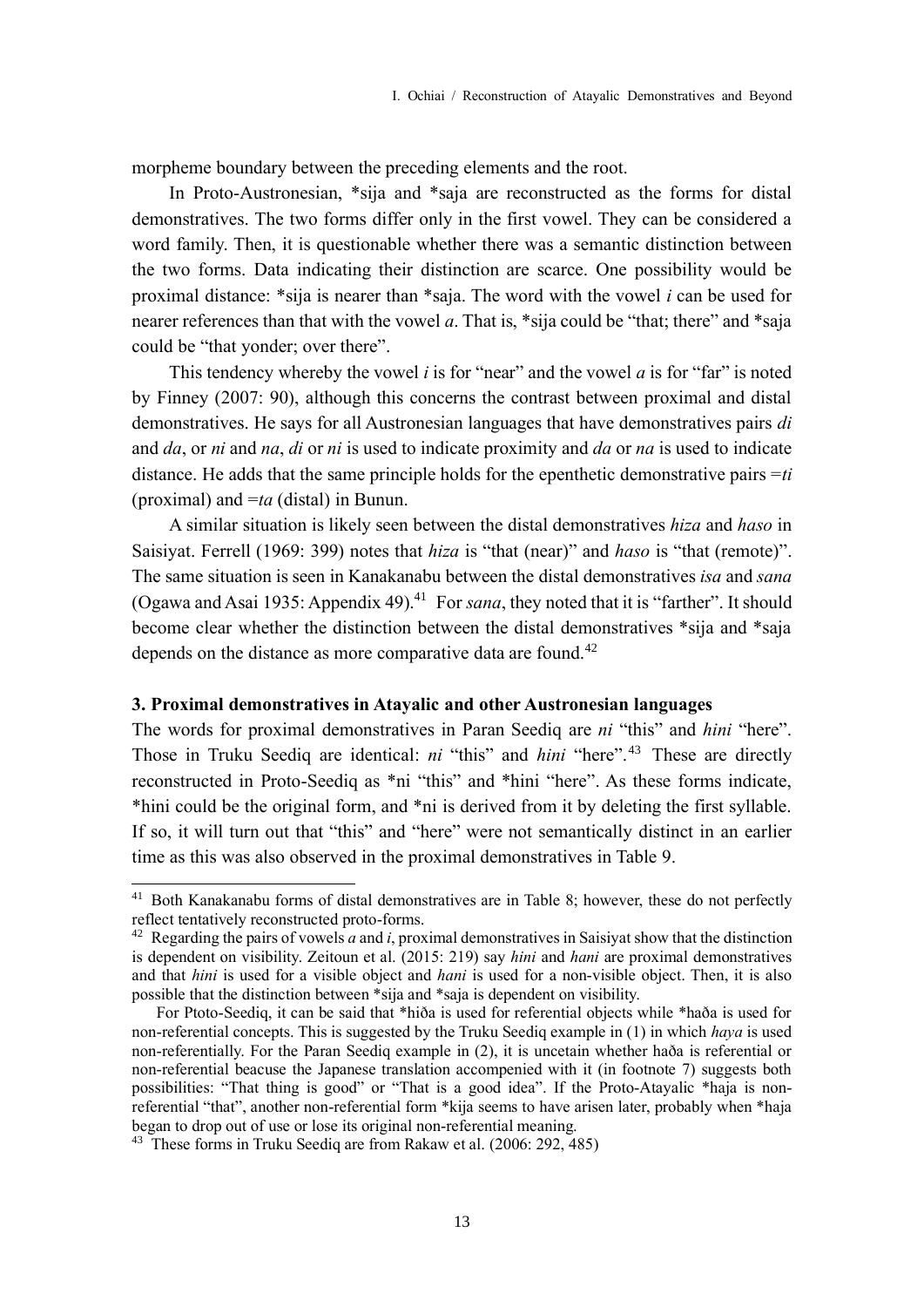|              | "this"   | "here" |
|--------------|----------|--------|
| Paran Seediq | nı       | hini   |
| Truku Seediq | nı       | hini   |
| Proto-Seediq | $*_{ni}$ | *hini  |

Table 9: Proximal demonstratives in Seediq dialects

 The word for proximal demonstratives in Squliq Atayal is *qani* "this, here" (Egerod 1965: 211). Those in C'uli' Atayal are *hani* "here" (Ogawa and Asai 1935: Appendix 49), and *sani* (Ferrell 1969: 380).

Table 10: Proximal demonstratives in Atayal dialects

|               | "this"   | "here" $44$ |  |
|---------------|----------|-------------|--|
| Squliq Atayal | $a$ -ani |             |  |
| C'uli' Atayal | hani     | $s$ -ani    |  |
| Proto-Atayal  | *hani    |             |  |

 As discussed in Section 2.2, the distal demonstrative *q-asa* "that" in Squliq Atayal includes a fossilized nominative case marker *qu*. Its cognate in C'uli' Atayal was *haca*, the root form with an initial consonant *h*, which is reconstructed in Proto-Atayal.

 In a similar manner, the initial consonant *q* in *qani* "this, here" in Squliq Atayal could originate in the fossilized nominative case marker *qu*. In addition, C'uli' Atayal shows the form with the initial consonant *h*, *hani*, which could be regarded as the root reconstructed in Proto-Atayal. If so, in Squliq Atayal changes such as \*hani > *qu-hani* > *qu-ani* > *q-ani* may have occurred.

 Likewise, the other form in C'uli' Atayal, *sani* "here", may have a fossilized locative case marker *sa* attached to it. A similar case is seen in Squliq Atayal. First, Huang and Wu (2018: 61) say that *sa* is a locative marker in Squliq Atayal. The proximal demonstrative in Squliq Atayal is *qani*, and its locative form is *sə-qani*, which is derived from *sa-qani* according to Ogawa and Asai (1935: 28). It is uncertain if this locative case marker sa was existent in C'uli' Atayal; it is highly likely that *sani* is derived by attaching *sa*, i.e. \*hani > *sa-hani* > *sa-ani* > *s-ani*. 45

 The reconstructed forms for proximal demonstratives are \*hini in Proto-Seediq and \*hani in Proto-Atayal. These forms are similar but differ in the vowel in the first syllable:

<sup>44</sup> For "here" in Squliq Atayal, Egerod (1980: 438–439) has *nuni* "here", which shares the final syllable *ni* with the other forms in Table 10. It seems that *nu-ni* is an innovation in order to differentiate between "this" and "here".

<sup>45</sup> Huang (2000) has *ckuʔ* as a locative case marker for the Mayrinax subialect of C'uli' Atayal. Since this form has *c* as its initial consonant, the locative case marker *sa* in Squliq Atayal could date back to *ca.* In Squliq Atayal, \*c changes to *s*, according to Li (1981: 260).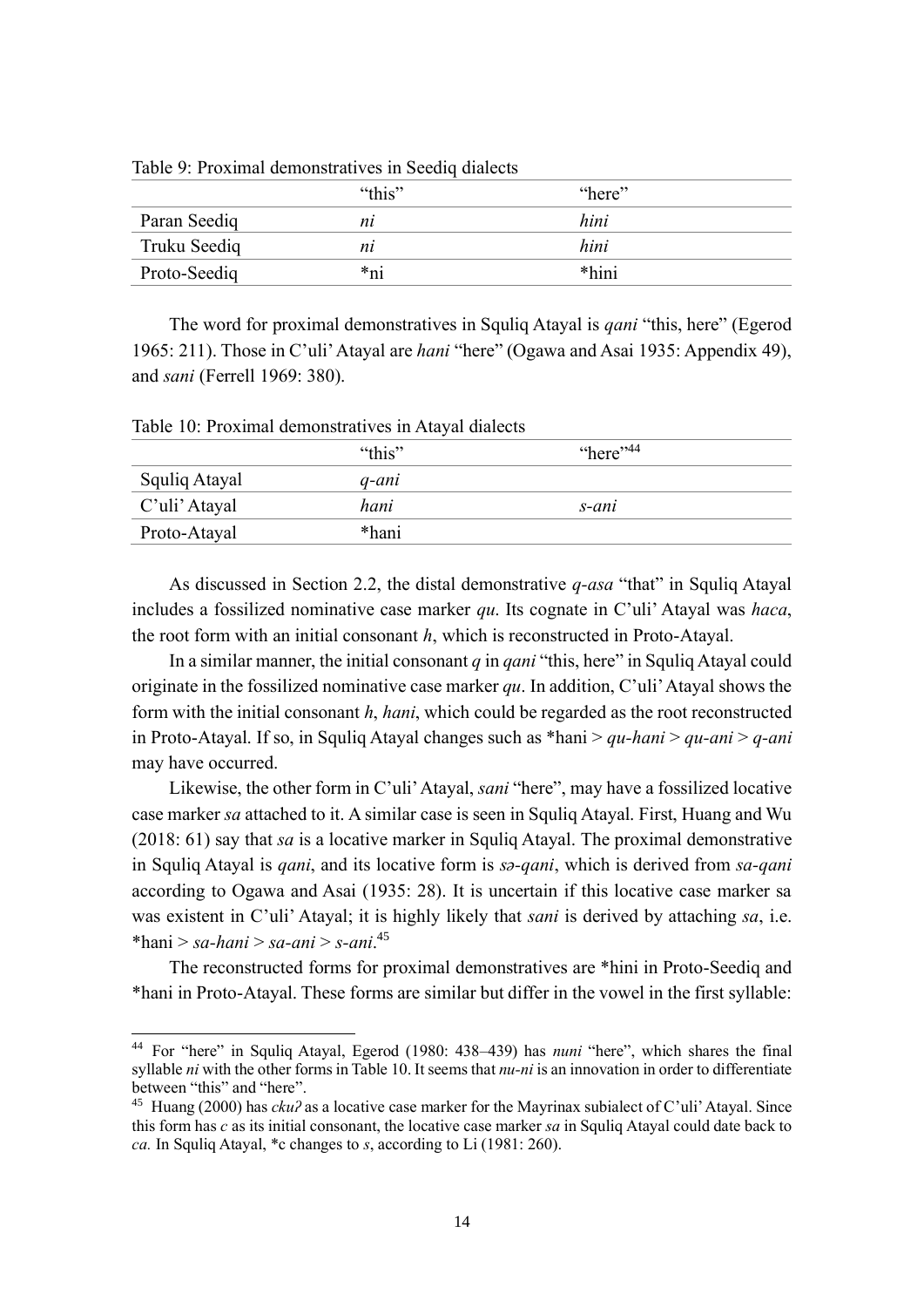*i* in early Proto-Seediq and *a* in Proto-Atayal. It is uncertain which would be reconstructed in Proto-Atayalic based on these two forms.

 However, the Proto-Seediq form \*hini has cognates not only in two Formosan languages, Saisiyat and Pazih, but also in other Austronesian languages of the Malayo-Polynesian subgroup including Aborlan Tagbanwa, Sangil, Kanyan, and Malay as shown in Table 11. Therefore, \*hini is reconstructed in Proto-Atayalic and \*sini is reconstructed in Proto-Austronesian.

| Proto-Seediq; Proto-Atayal   | *hini; *hani "this; here"                                  |
|------------------------------|------------------------------------------------------------|
| Proto-Atayalic <sup>47</sup> | *hini "this; here"                                         |
| Saisiyat                     | hini; hani "this"                                          |
| Pazih                        | <i>dini</i> (from a hypothetical form <i>zini</i> ) "here" |
| Aborlan Tagbanwa             | sini "here"                                                |
| Sangil                       | sini "here"                                                |
| Kayan                        | hini-h "here"                                              |
| Malay                        | <i>sini</i> "here, this way, this place"                   |
| Proto-Austronesian           | *sini "this, here"                                         |

Table 11: Proximal demonstratives in Atayalic and other Austronesian languages<sup>46</sup>

 The initial consonant in Pazih needs explanation. The Proto-Austronesian \*s is reflected as *z* in Pazih, according to Ross (2015: 32).<sup>48</sup> However, the actual Pazih form is *dini* with the initial consonant *d*, not the expected form *zini*. It seems likely that originally there was the form *zini*, but then the initial *z* began to alternate with *d*. A similar change is seen in the word for a distal demonstrative in Pazih. "There" is expressed by *ziza* (Li and Tsuchida 2001: 335), which is in turn a cognate of the Proto-Atayalic \*hija in Table 8. Li and Tsuchida (2001: 335) report this form as a dependent root seen in the word *kai-ziza* "to stay there".

 In addition, a distal demonstrative in Pazih is reported as *dida* "that; there" (Li and Tsuchida 2001: 108). They report a form with the same prefix, *kai-dida*, with the same meaning "to stay there". Therefore, *ziza* (the expected reflex) and *dida* are variants in which the original *z* alternates with *d*. The same alternation could have happened to the proximal demonstrative *zini* so that it eventually became *dini*.

<sup>46</sup> The Saisiyat form is from Zeitoun, Chu, and Kaybawbaw (2015: 219). The Pazih form (*dini*) is from Li and Tsuchida (2001: 109). The other forms in Table 8 are from Blust and Trussel (2010), who reconstructs the identical form \*si-ni as Proto-Western-Malayo-Polynesian; in addition, *si* and *ni* are morphologically distinct in their analysis.

 $47$  Li (1981: 294) reconstructs the proximal demonstrative in Proto-Atayalic as \*ni. However, this study claims that it is a disyllabic form \*hini.

<sup>48</sup> To be precise, Proto-Austronesian \*s is reflected as *z* in Pazih in both word-initial and word-medial positions, but as *t* in a word-final position.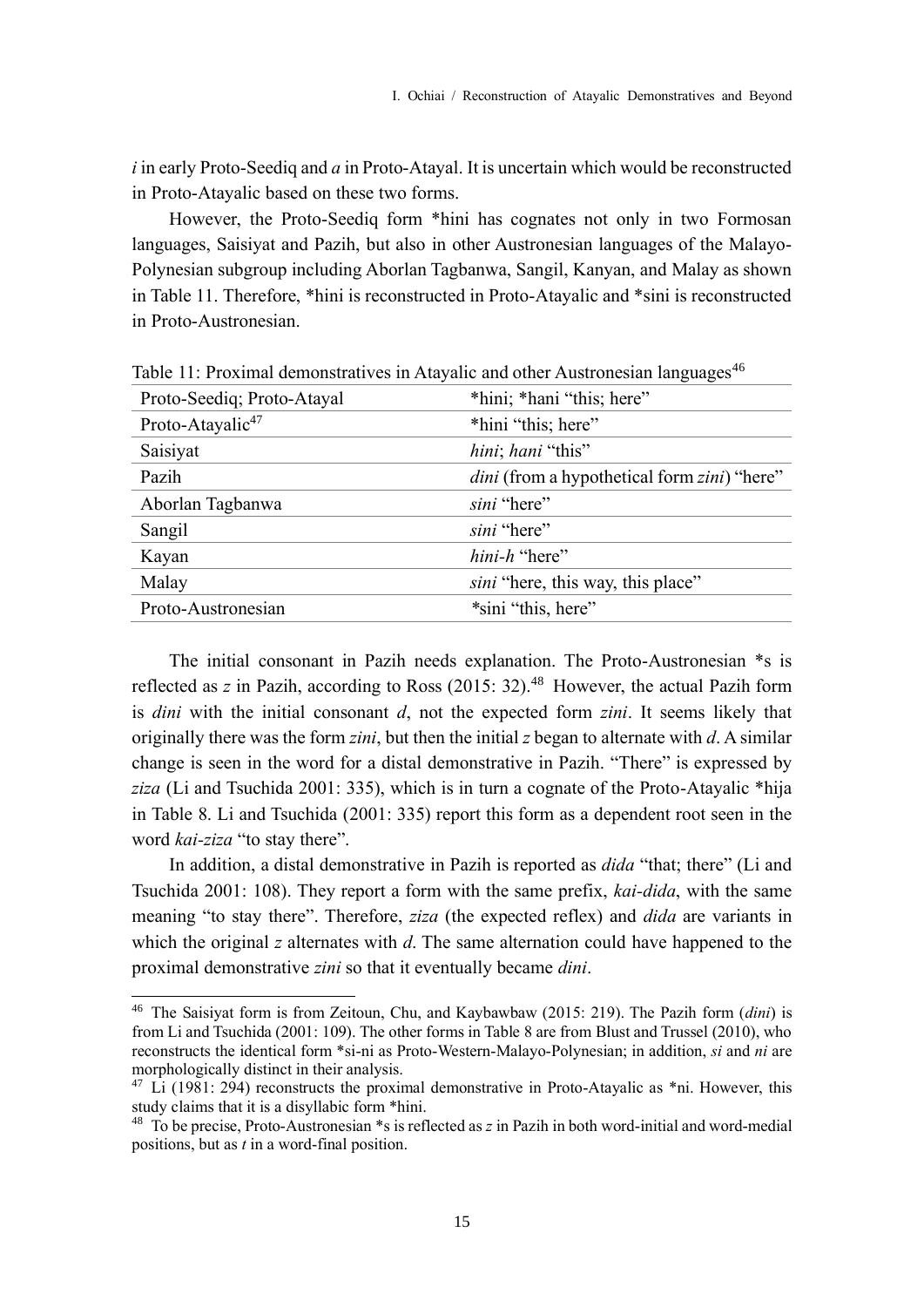For the Proto-Atayalic proximal demonstrative \*hini is reconstructed. Then, the Proto-Atayal \*hani is likely an innovation. This innovation was probably motivated by the pair of distal demonstratives: Proto-Atayalic \*hija and \*haja. By analogy, the proximal demonstrative \*hini could have derived from \*hani and the original \*hini dropped out of use in Proto-Atayal. However, the Proto-Atayal \*hani also has a cognate in Saisiyat, which appears as *hani*. Zeitoun et al. (2015: 219) note that in Saisiyat *hini* is used for a visible object and *hani* is used for non-visible object. There is another possibility that this *hani* in Saisiyat might have been borrowed by Atayal.

 Dempwolff (1938: 69) reconstructed \*ini as a proximal demonstrative in Proto-Austronesian.<sup>49</sup> To be precise, the data on which his analysis was based on were non-Formosan; therefore, the reconstructed form is regarded as Proto-Malayo-Polynesian. This study modified this reconstruction to \*sini with an additional initial consonant \*s, by supplementing data from Formosan languages including Atayalic, Saisiyat and Pazih as well as Malayo-Polynesian languages.

 Near cognates of \*sini are also found in Formosan languages in which the initial consonant \*s is dropped or replaced by another segment. For example, Siraya has *t-ini* as the third-person singular form.<sup>50</sup> Papora has *p-ini* "here" and *h-ini* "this". Babuza has *inz-ini* "here" and *m-ini* "this".<sup>51</sup> Tsou has *ta-ini* "third-person singular pronoun" and *hinʔi* "third-person plural pronoun" 52 Kanakanabu has *ini* "third-person genitive marker"<sup>53</sup> and Amis has *k-ini-an* "this". Puyuma has *ini* "this", and *id-ini* "this".<sup>54</sup> The hyphens in these forms are added by the present author for indicating possible morpheme boundaries. These segments replacing the initial consonant \*s could have originated as case markers as was discussed in Section 2.2 for Atayal, Section 2.4 for Amis, Papora and Saaroa, and earlier in this section for Atayal.

#### **4. Conclusion**

This paper first reconstructed demonstratives in Proto-Seediq and Proto-Atayal. Then, the reconstructed forms for each proto-language are compared to reconstructed Proto-Atayalic demonstratives. As a result, \*hini is obtained as a proximal demonstrative in Proto-Atayalic. The proximal demonstratives in other Austronesian languages are compared against the Proto-Atayalic form. Based on the cognates in other Austronesian

<sup>&</sup>lt;sup>49</sup> Proto-Austronesian proximal and distal demonstratives are reconstructed as \*ini "this, here" and \*-Cu "that, there" (Blust and Trussel 2010). In this paper, \*-Cu is not reconstructed to Proto-Austronesian; it is considered an innovation occurring later than Proto-Austronesian.

<sup>50</sup> The form in Siraya is from Adelaar (2011: 91). The form cited there was *teni*, however its oblique form is *tini-an*. Therefore, the original form should be *tini.* 

<sup>51</sup> The forms in Papora and Babuza are from Tsuchida (1982: 154–155).

 $52$  The forms in Tsou are from Zeitoun (2000: 81).

<sup>53</sup> The form in Kanakanabu is from Ogawa and Asai (1935: 726).

<sup>&</sup>lt;sup>54</sup> The forms in Amis and Puyuma are from Ogawa and Asai (1935: Appendix 49).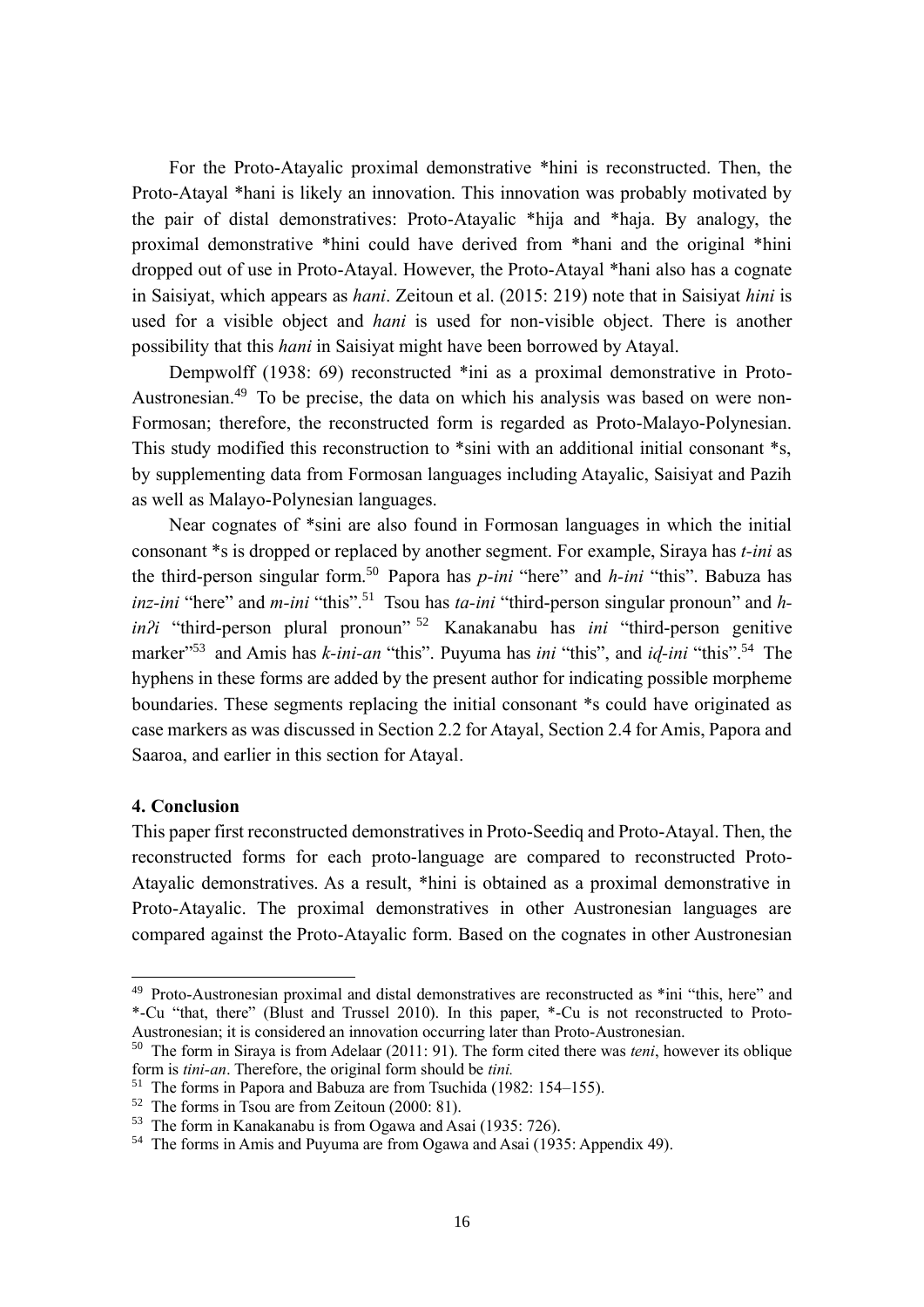languages, \*sini is reconstructed as the Proto-Austronesian form.

 In Proto-Atayalic, two forms are reconstructed for the distal demonstrative: \*hija and \*haja. They only differ in the first vowel, so they are considered as a word family. For Proto-Atayalic \*hija, some Austronesian languages include it as a cognate. The form reconstructed in Proto-Austronesian is \*sija. For Proto-Atayalic \*haja, near cognates are found in some Austronesian languages. Using the analogy of \*sija, the Proto-Austronesian form reconstructed for this cognate set is \*saja. The distinctions between these two Proto-Austronesian distal demonstratives, \*sija and \*saja, is unclear. However, based on a scarce description, it can be inferred that \*siya is "nearer that, there" and \*saja is "farther that, there".

#### **References**

- Adelaar, Alexander (2011) *Siraya: Retrieving the phonology, grammar and lexicon of a dormant Formosan language.* Berlin: De Gruyter Mouton.
- Asai, Erin (1953) *The Sedik language of Formosa*. Kanazawa: Cercle Linguistique de Kanazawa.
- Blust, Robert (1997) The Proto-Austronesian pronouns and Austronesian subgroup: A preliminary report. *University of Hawaii Working Papers in Linguistics* 9 (2): 1–15.
- Blust, Robert (1999) Subgrouping, circularity and extinction: Some issues in Austronesian comparative linguistics. In: Elizabeth Zeitoun and Paul Jen-kuei Li (eds.) *Selected papers from the eighth international conference on Austronesian linguistics*, 31–94. Taipei: Institute of Linguistics (Preparatory Office), Academia Sinica.
- Blust, Robert (2013) *The Austronesian languages*. Canberra: Australian National University, Research School of Pacific and Asian Studies.
- Blust, Robert, and Stephen Trussel (2010) T*he Austronesian comparative dictionary: A work in progress, web edition*. http://www.trussel2.com/acd/ Accessed 2020/09/04.
- Council of Indigenous Peoples (2013) *Yuanzumin zuyu e leyuan*.<http://web.klokah.tw/> Accessed 2020/09/04.
- Dempwolff, Otto (1938) *Vergleichende Lautlehre des Austronesischen Wortschatzes*, Supplement 3. *Austronesisches Wörterverzeichnis*. Berlin: Reimer.
- Egerod, Søren (1965) An English-Atayal vocabulary. *Acta Orientalia* 29: 203–220.
- Egerod, Søren (1980) *Atayal-English dictionary*. London: Curzon.
- Ferrell, Raleigh (1969) *Taiwan aboriginal groups: Problems in cultural and linguistic classification*. Taipei: Institute of Ethnology, Academia Sinica.
- Finney, Joseph C. (2007) Toward reconstruction of demonstratives in Proto-Austronesian. In: Mark Alves, and David Gil (eds.) *SEALS VIII: Papers from the 8th meeting of the Southeast Asian Linguistics Society (1998)*, 72–92. Canberra: Pacific Linguistics.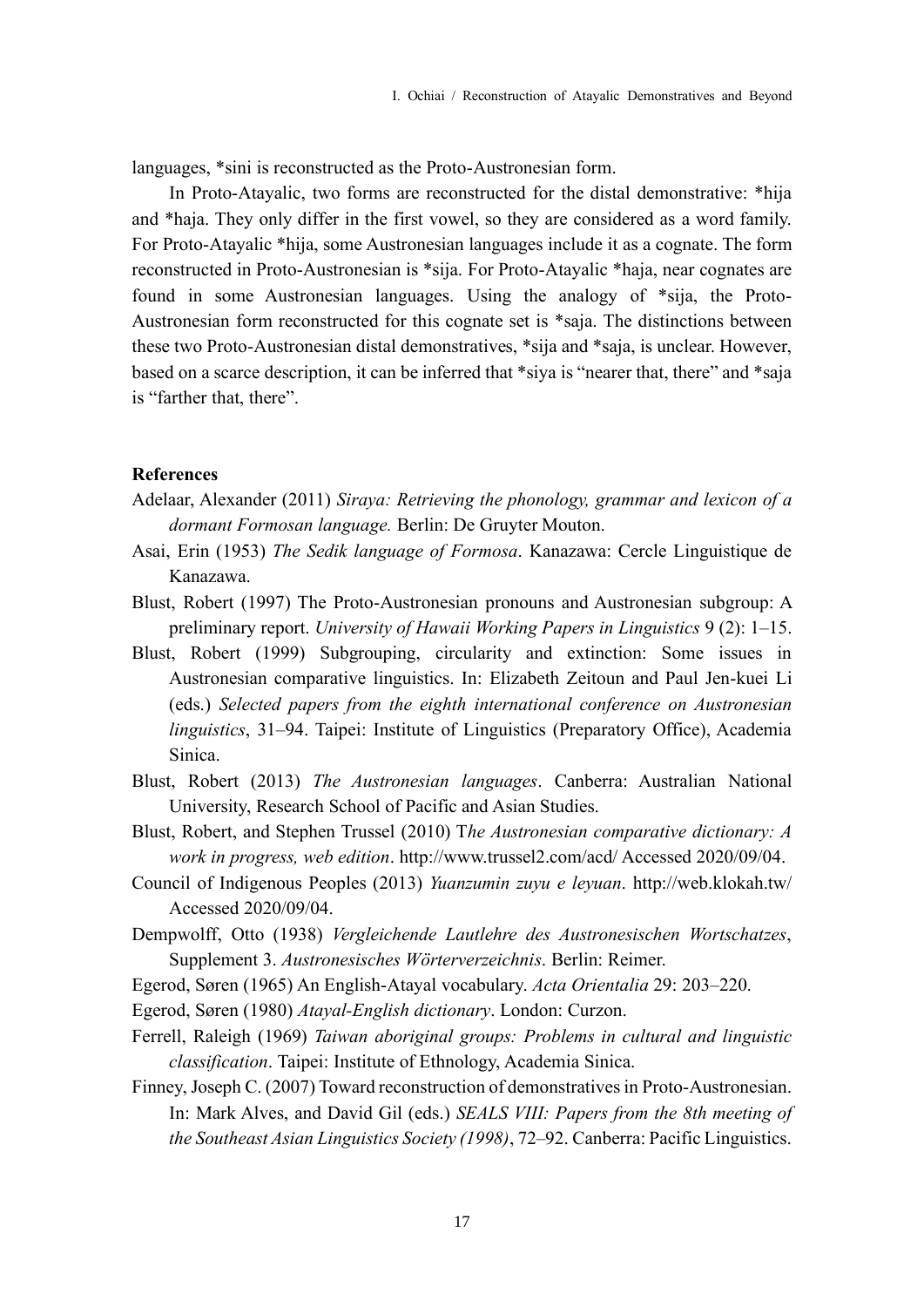Huang, Lillian M. (1995) *A study of Mayrinax syntax*. Taipei: Crane.

- Huang, Lillian. M. (2000) *Taiyayu cankao yufa* [Atayal reference grammar]. Taipei: YuanLiou. [In Mandarin]
- Huang, Lillian M. and Wu Xin-sheng (2018) *Taiyayu yufa gailun* [Introductory grammar of Atayal]. New Taipei: Council of Indigenous Peoples.
- Li, Paul Jen-kuei (1981) Reconstruction of Proto-Atayalic phonology. *Bulletin of the Institute of History and Philology, Academia Sinica* 52(2): 235–301.
- Li, Paul Jen-kuei and Shigeru Tsuchida (2001) *Pazih dictionary*. Taipei: Institute of Linguistics (Preparatory Office), Academia Sinica.
- Niida, Sumino (2018) *Taiwan yuanzhumin pinwei yuyan thaoyu* [Endangered language Thao]. Taipei: Dahhsin. [In Mandarin, Japanese, English]
- Ochiai, Izumi (2016a) *Sedekkugo Paran hōgen no bunpō kijutsu to hiishisei settouji no hikaku gengogakuteki kenkyū* [A descriptive grammar of Paran Seediq and a comparative study of non-volitional prefixes], Ph. D dissertation, Kyoto University.
- Ochiai, Izumi (2016b) Bu-hwan vocabulary recorded in 1874: Comparison with Seediq dialects. *Asian and African Languages and Linguistics* 10: 287–324.
- Ochiai, Izumi (2018) Ryuzo Torii's Paran Seediq glossary (1900): Annotation and observation, *UST Working Papers in Linguistics* 10: 113–143. Hsinchu: Gratuate Institute of Linguistics, National Tsing Hua University.
- Ochiai, Izumi (2021) *Atayarugono asa no saiken: tokini kansuru gono zurekara* [Reconstruction of "morning" in Atayal: From the perspective of time lags], paper presented at the 115th meeting of Kijutsuken: Descriptive Linguistics Study Group, 29 Aug, 2021. [In Japanese]
- Ogawa, Naoyoshi (1931) *Atayaru goshū* [Atayal word lists]. Taihoku: Taiwansōtokufu. [In Japanese]
- Ogawa, Naoyoshi and Erin Asai (1935) *Gengo ni yoru taiwan takasagozoku densetsushū* [The Myths and Traditions of the Formosan Native Tribes]. Taipei: Taihoku Imperial University. [In Japanese]
- Pecoraro, Ferdinando (1977) *Essai de Dictionnaire Taroko-Français*. Paris: Société pour l'Etude et la Connaissance du Monde Insulindien.
- Rakaw, Lowsi, Jiru Haruq, Yudaw Dangaw, Yuki Lowsing, Tudaw Pisaw, and Iyuq Ciyang ed. (2006) *Tailugezuyu jianyi zidian* [Concise Dictionary of Taroko Seediq]. Xiulin: Xiulin Township Administrative Office. [In Mandarin]
- Ross, Malcolm (2015) Some Proto Austronesian coronals reexamined. In: Elizabeth Zeitoun, Stacy Fang-Ching Teng, and Joy J. Wu (eds.) *New advances in Formosan linguistics*, 1–38. Asia-Pacific linguistics.
- Sayama, Yūkichi (1918) *Banzoku Chousa Houkokusho* [An investigative report of indigenous people in Taiwan: Atayal], Vol. 1. Taihoku: Board of Inquiry for Old Customs in Taiwan. [In Japanese]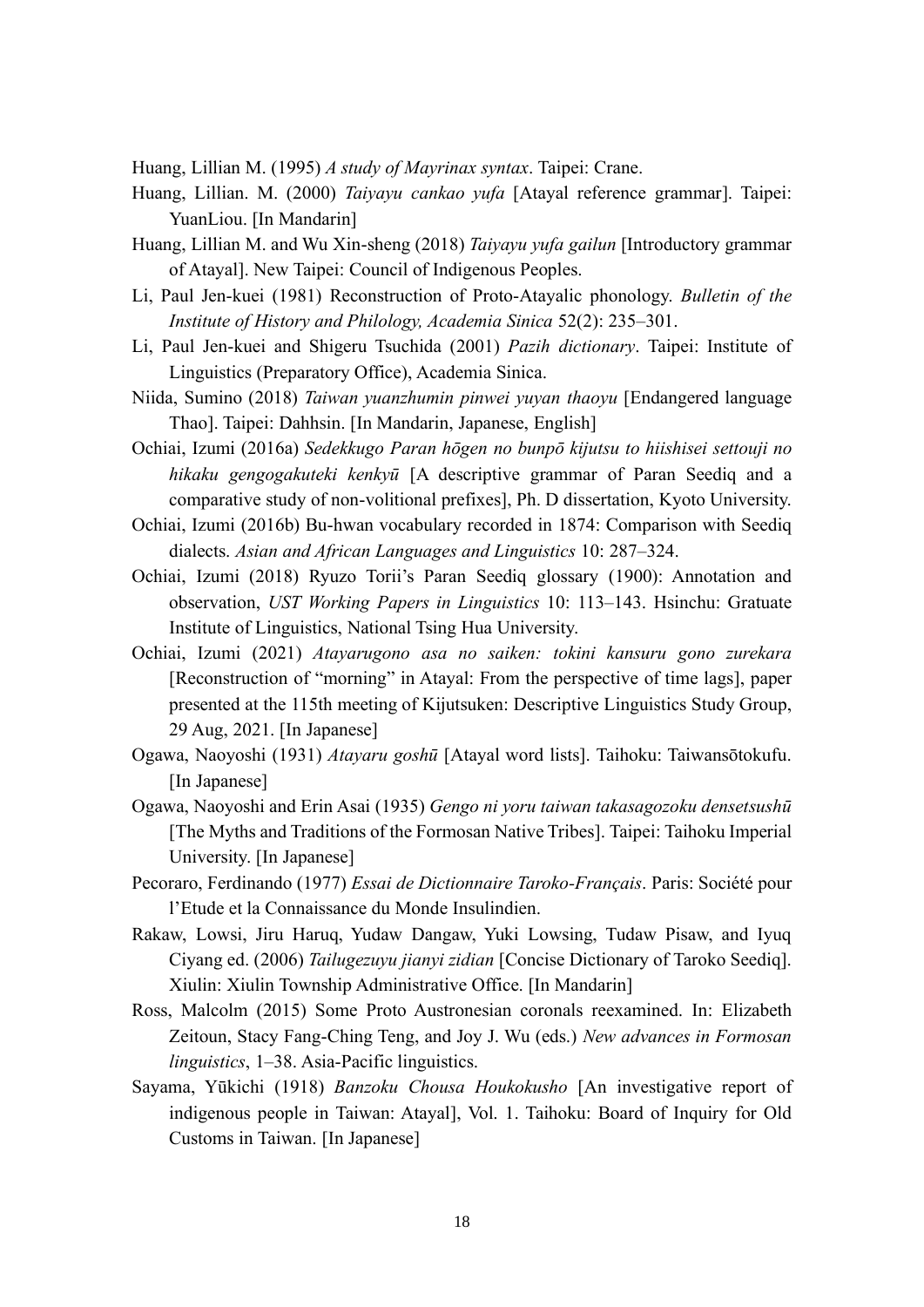- Torii, Ryuzo (1900a) Taiwan horisha mushaban no gengo (toobu yuugeimen bango) [The language of Musha, Horisha, Taiwan (Eastern Tattooed tribe)], *The Journal of the Anthropological Society of Tokyo* 176: 71–74.
- Torii, Ryuzo (1900b) Taiwan horisha mushaban no gengo (toobu yuugeimen bango) [The language of Musha, Horisha, Taiwan (Eastern Tattooed tribe)], *The Journal of the Anthropological Society of Tokyo* 177: 100–104.
- Torii, Ryuzo (1901) Taiwan horisha mushaban no gengo (toobu yuugeimen bango) [The language of Musha, Horisha, Taiwan (Eastern Tattooed tribe)], *The Journal of the Anthropological Society of Tokyo*. 178: 133–137.
- Tsuchida, Shigeru (1975) *Reconstruction of Proto-Tsouic phonology*. Ph. D. diss, Yale University.
- Tsuchida, Shigeru (1982) A comparative vocabulary of Austronesian languages of sinicized ethnic groups in Taiwan, part I. West Taiwan. *Memoirs of the Faculty of Letters, University of Tokyo* 7: 1–166. Tokyo: Faculty of Letters, University of Tokyo.
- Tsukida, Naomi (2009) *Sedekkugo (Taiwan) no bunpo* [A grammar of Seediq (Taiwan)]. Ph.D dissertation, The University of Tokyo.
- Zeitoun, Elizabeth (2000) *Zouyu cankao yufa* [Tsou reference grammar]. Taipei: Yuan-Liou. [In Mandarin]
- Zeitoun, Elizabeth, Tai-hwa Chu, and Lalo a tahesh kaybaybaw (2015) *A study of Saisiyat morphology*. Honolulu: University of Hawai'i.

#### **Summary**

This paper reconstructs Proto-Atayalic (Austronesian) distal demonstratives based on the data from two Atayalic languages, Atayal and Seediq. The distal demonstratives are also used as third-person pronouns in these languages. Two types of distal demonstratives are observed depending on the vowel of the first syllable. In one type, the vowel of the first syllable appeared as *i* as seen in Seediq *hiya* "there" and Atayal *hiya* "third-person singular pronoun". In the other type, the vowel of the first syllable appeared as *a* as seen in Atayal *haga* "third-person plural pronoun" and Seediq *haya* "that". The first type is reconstructed in Proto-Atayalic as \*haja "that/there" and the second type as \*hija "that/there". Based on a small data set of near-cognates in other Formosan languages, these proto-forms could be distinct in their distance to the referred object: \*haja could refer to a thing/place farther away than \*hija. As for the Proto-Atayalic \*hija, there are cognates in other Formosan languages such as *hiza* "that" in Saisiyat, *ziza* "there" in Pazih, and *sia* "third-person singular pronoun" in Bunun. Proto-Austronesian could be reconstructed as \*siya based on these forms. Proximal demonstratives in Atayalic languages are Atayal *nuni* "here", *qani* "this", and Seediq *hini* "here". Although these are